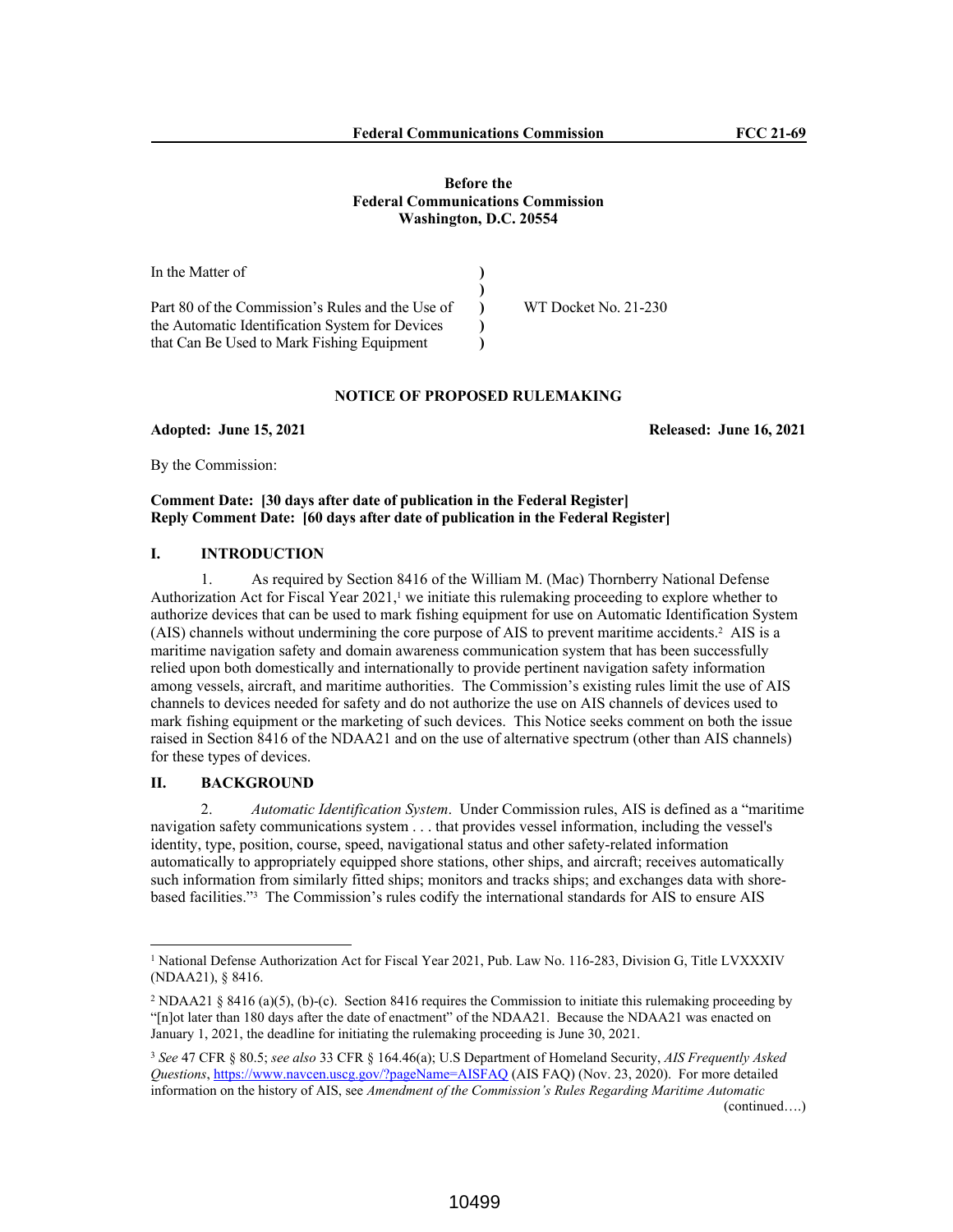devices meet the requirements of the International Maritime Organization (IMO),<sup>4</sup> which imposes obligations on vessels traveling in international waters.<sup>5</sup> The IMO established those requirements to "improve the safety of navigation by assisting in the efficient navigation of ships, protection of the environment, and operation of Vessel Traffic Services."<sup>6</sup> An AIS device allows users to receive data related to the locations of other vessels in the area, additional objects like navigational aids, and maritimerelated messages.<sup>7</sup> The IMO adopted a requirement for AIS to be fitted aboard all ships of 300 gross tonnage or more engaged on international voyages, cargo ships of 500 gross tonnage or more not engaged on international voyages, and all passenger ships carrying more than 12 passengers.<sup>8</sup> The United States Coast Guard (Coast Guard), acting pursuant to statutory directive, expanded the AIS carriage requirement to most commercial vessels in U.S. navigable waters.<sup>9</sup>

3. The Commission has incorporated by reference, in Part 80 of its rules, an International Telecommunication Union  $(TU)^{10}$  international standard for AIS equipment<sup>11</sup> and several other international standards for AIS, as the basis for certifying compulsory and voluntary AIS equipment.<sup>12</sup> The only AIS equipment types currently authorized under part 80 of the Commission's rules are Class A and B shipborne equipment, AIS Search and Rescue Transponders (AIS-SARTs), and Maritime Survivor Locating Devices (MSLDs).<sup>13</sup> Class A AIS devices are typically used by sea-going vessels<sup>14</sup> to comply

(Continued from previous page) *Identification Systems et al.,* Report and Order and Further Notice of Proposed Rule Making and Fourth Memorandum Opinion and Order, 21 FCC Rcd 8892, 8894-8901, paras. 4-11 (2006) (*AIS Report and Order*).

4 47 CFR § 80.5; 33 CFR § 164.46(a); AIS FAQ.

<sup>5</sup> As a specialized agency of the United Nations, IMO is the global standard-setting authority for the safety, security and environmental performance of international shipping. International Maritime Organization, *About IMO, Frequently Asked Questions*, https://www.imo.org/en/About/Pages/FAQs.aspx (last visited Apr. 22, 2021). Its main role is to create a regulatory framework for the shipping industry that is fair and effective, universally adopted and universally implemented. *Id.*

6 IMO Resolution MSC.74(69), Recommendation On Performance Standards For An Universal Shipborne Automatic Identification System, at 13 (1998)

https://wwwcdn.imo.org/localresources/en/KnowledgeCentre/IndexofIMOResolutions/MSCResolutions/MSC.74(69 ).pdf.

<sup>7</sup> *See* International Convention for the Safety of Life at Sea (SOLAS), *Chapter V Regulation 19 - Carriage requirements for shipborne navigational systems and equipment*, https://www.navcen.uscg.gov/pdf/AIS/SOLAS.V.19.2.1-5.pdf (last visited Apr. 22, 2021) (also describing AIS

functionality).

<sup>8</sup> *See id*; *see also Amendment of the Commission's Rules Concerning Maritime Communications*, Second Report and Order and Second Further Notice of Proposed Rule Making, 12 FCC Rcd 16949, 16954, para. 6 (1997) (*Maritime Second Report and Order*).

<sup>9</sup> *See* 46 U.S.C. § 70114; *see also* 33 CFR § 164.46(b).

<sup>10</sup> The ITU allocates global radio spectrum and satellite orbits and develops technical standards regarding network and technology compatibility.

<sup>11</sup> *See* 47 CFR §§ 80.7(c)(11), 80.1101(c)(12). The applicable ITU standard is ITU-R M.1371-3.

<sup>12</sup> *See id.* §§ 80.7(b)(23), (28), (d)(13), (14), (17), (19), 80.231(a), 80.233(a), 80.1101(c)(12). The applicable standards are IMO Resolution MSC.74(69), IMO Resolution MSC.246(83), IEC 61162-1, IEC 61097-14, IEC 61993-2, IEC 62287-1, and 62320-1 and -2.

<sup>13</sup> *See* 47 CFR §§ 80.231-80.233, 80.275, 95.2989. Class A AIS devices are those currently certified by the Commission for compliance with international and Coast Guard carriage requirements. Class B AIS devices, which have somewhat reduced functionality vis-à-vis Class A devices, are intended primarily for voluntary carriage by recreational and other non-compulsory vessels. *See* 47 CFR § 80.1101(c)(12) for Class A certification requirements. Class B AIS devices must meet the certification requirements of the International Electro-technical Commission (IEC) 62287-1. *See* 47 CFR § 80.231. In addition, the Commission has granted waivers authorizing the use of AIS (continued….)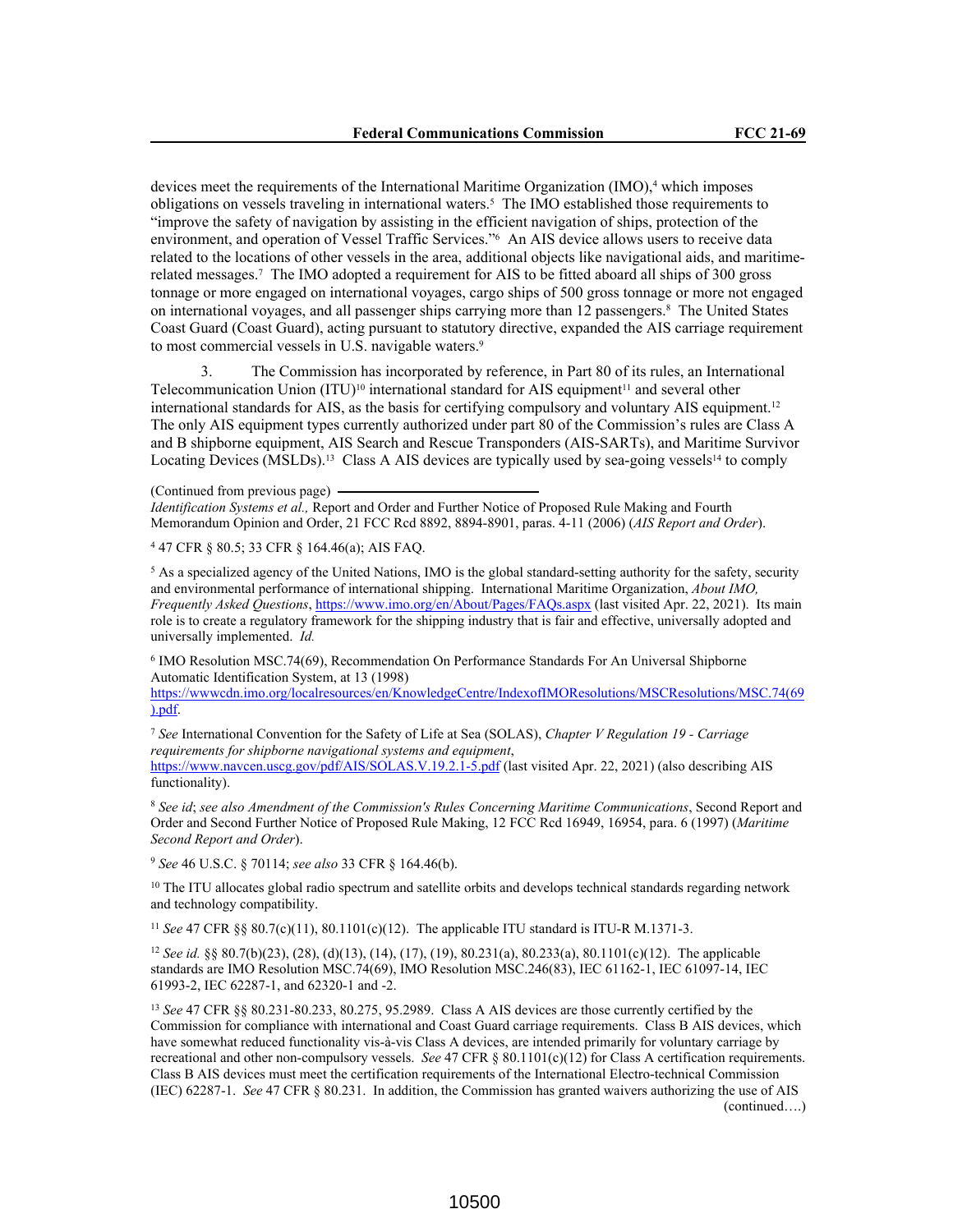with international and Coast Guard carriage requirements, and have a much greater transmit power and provide more information than Class B devices.15 Class B AIS devices may be used for voluntary carriage by recreational and other non-compulsory vessels and a select segment of mandatory AIS users<sup>16</sup> in lieu of a Class A device. AIS-SARTs are carried on board survival craft for use during a distress situation to assist search and rescue personnel in locating those in distress. An AIS-SART is used to locate a survival craft or distressed vessel by transmitting a unique identification code and GPS coordinates to all AIS-enabled vessels in VHF range.17 MSLDs are devices intended to aid in locating persons in the water.18 The Commission has also granted temporary waiver of its rules to permit certification and use of AIS Aid to Navigation (AtoN) stations.<sup>19</sup>

In 2006, the Commission implemented the international AIS allocation domestically by designating VHF maritime Channels 87B (161.975 MHz) and 88B (162.025 MHz) for AIS.20 These channels are denominated AIS 1 and AIS 2, respectively, and are authorized for use only by Class A and B AIS devices, AIS-SARTs, AIS AtoNs, and MSLDs.21 The Commission does not authorize non-AIS use of the AIS channels or certification of non-AIS VHF radios that include the AIS frequencies.<sup>22</sup>

position locating with Emergency Position Indicating Radio Beacons (EIPRBs). *See Amendment of the Commission's Rules Regarding Maritime Radio Equipment and Related Matters et al.*, Report and Order, 31 FCC Rcd 10300, 10303, para. 5 & n.16 (2016) (citing *McMurdo Group*, Order, 30 FCC Rcd 10634 (WTB 2015)).

<sup>14</sup> Ships required by treaty or statute to carry radio equipment for safety purposes are known as "compulsory ships," and those not required to carry radio equipment are known as "voluntary ships." *See* 47 CFR § 80.5. Compulsory ships generally include cargo vessels of more than 300 gross tons, vessels carrying more than six passengers for hire in the open sea or any adjacent tidewater, and power-driven vessels of more than 20 meters in length or carrying one or more passengers for hire in tidal waters of the United States. *See* 47 U.S.C. § 381; *Maritime Second Report and Order*, 12 FCC Rcd at 16954, para. 6.

<sup>15</sup> U.S. Department of Homeland Security, *Shipborne AIS Class Comparison*, https://www.navcen.uscg.gov/pdf/AIS\_Comparison\_By\_Class.pdf (comparing Class A and Class B equipment) (last visited Mar. 17, 2021).

<sup>16</sup> See 47 CFR § 80.231 for Class B technical requirements; 33 CFR § 164.46(b)-(c). Generally, compulsory ships must install and operate Class A AIS shipborne equipment to satisfy the Coast Guard requirement; vessels not required to carry AIS equipment may use Class B devices. *See Amendment of the Commission's Rules Regarding Maritime Automatic Identification Systems*, 23 FCC Rcd 13711, 13728, para. 27 (2008).

<sup>17</sup> *Amendment of the Commission's Rules Regarding Maritime Radio Equipment and Related Matters et al*., Report and Order, 31 FCC Rcd 10300, 10308, paras. 21-22 (2016) (*Maritime Radio Equipment Report and Order*).

<sup>18</sup> 47 CFR § 95.2903; *see also id.* §§ 95.2987, 95.2989, 95.2991 (incorporating by reference the Radio Technical Commission for Maritime Services standards for MSLD certification requirements, technical standards, and marketing limitations).

<sup>19</sup> An AtoN is any device external to a vessel intended to assist a navigator to determine position or safe course, or to warn of dangers or obstructions to navigation. AIS AtoN are devices certified to the IEC standard 62320-2 for their use on AIS channels. Use of private AtoN is subject to the Coast Guard approval (per 33 CFR 66), the FCC coordinates with the Coast Guard for their licensing. FCC certified AIS AtoN (i.e., FCC ID UYW-4180013) have been illegally repurposed, sold and are being used outside the U.S. as fishnet markers, i.e. SRT Buoy Tracker.

<sup>20</sup> *AIS Report and Order*, 21 FCC Rcd at 8893, para. 2; *see* 47 CFR § 80.393. In this proceeding, the Commission designated channels 87B and 88B for AIS on a shared federal/non-federal basis. *See AIS Report and Order*, 21 FCC Rcd at 8947 (amending U.S. Note 32 to the Table of Frequency Allocations).

<sup>21</sup> *See* 47 CFR § 80.393; *AIS Report and Order*, 21 FCC Rcd at 8893, para. 2; International Telecommunication Union, *Final Acts WRC-97*, Appendix S18, https://www.itu.int/dms\_pub/itu-r/opb/act/R-ACT-WRC.5-1997-PDF-E.pdf (1997) (Rev. WRC-97). Incumbent licensees in certain inland areas may continue to operate on Channel 87 until 2024. *See* 47 CFR § 80.371(c) & n.3.

<sup>22</sup> *See* 47 CFR §§ 80.393; 80.203.

<sup>(</sup>Continued from previous page)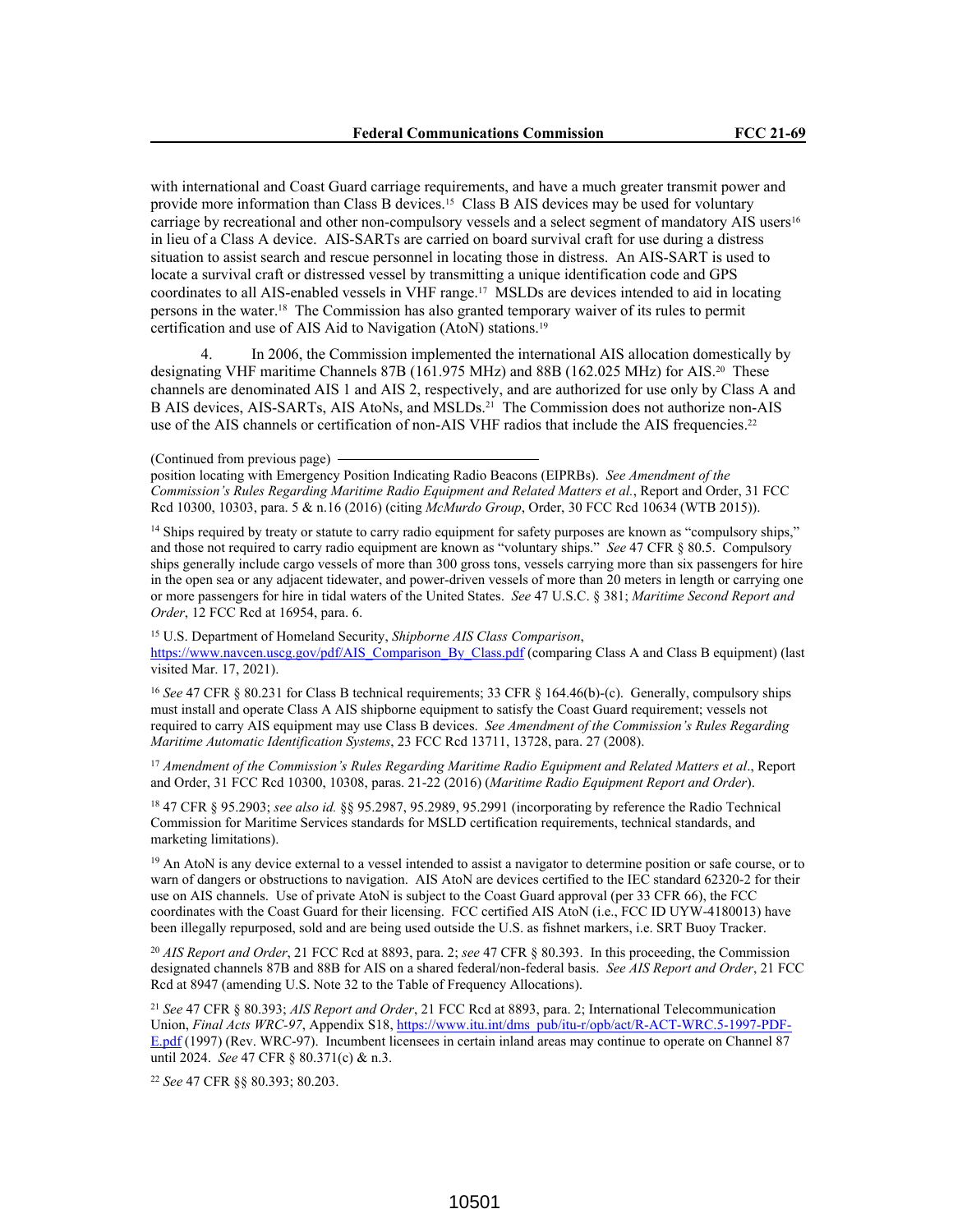5. As more vessels become equipped with authorized AIS equipment and usage increases, AIS 1 and 2 have the potential to become overloaded in areas with high vessel traffic. A consequence of overloading is an impact on mariner situational awareness, including reduction in the navigational range of the AIS system, effectively limiting the number of vessels that can be observed within the system.23 As discussed below, the ITU has sought to address this problem by defining the types of navigation safety AIS uses that are permitted on AIS 1 and 2, and by recommending the use of 160.900 MHz for nonnavigation and non-safety AIS operations on a non-interference basis.<sup>24</sup>

6. *Unauthorized Use of Devices on AIS Channels*. In 2018, the Commission's Enforcement Bureau issued an advisory stating that it had observed a "proliferation in the use and marketing of noncompliant devices that operate on radio frequencies assigned to Automatic Identification Systems (AIS), which are authorized exclusively for marine navigation safety communications."25 One particular unauthorized operation is the use of AIS frequencies in the marking of fishing equipment, which can "disrupt important maritime communications, increasing the risk of accidents by creating confusion about whether an AIS signal represents a vessel that must be avoided."<sup>26</sup> Such noncompliant AIS devices are often advertised as "AIS Fishing Net Buoys," and the devices can transmit a vessel identification signal without essential navigational safety information.<sup>27</sup> According to the Enforcement Bureau, in addition to being illegal, the use of devices to mark fishing nets on AIS channels "can have a serious detrimental effect on maritime safety, hampering the situational awareness of maritime operators and endangering ships relying on AIS to avoid collisions and allisions at sea."28 The Enforcement Bureau warned that violations of the Commission's marketing or operating rules would be subject to substantial monetary

<sup>27</sup> *Id*. at 11667.

<sup>28</sup> *Id.*

<sup>&</sup>lt;sup>23</sup> When AIS VHF data link (VDL) loading exceeds 50%, the ability of the shipborne AIS to find free slots and the ability of the AIS shore infrastructure to exchange information with the shipborne AIS are impaired. *See* ITU, Automatic identification system VHF data link loading, Report ITU-R M.2287-0, section 4, at 4 (Dec. 2013), *see also id.*, at Annex 1 ("The critical 50% threshold has already been exceeded in some areas of the world where vessel traffic is high, for example, the Northern Gulf of Mexico in the United States of America . . . .") (citing International Association of Marine Aids to Navigation and Lighthouse Authorities Recommendation A-124); *see also* U.S. Department of Homeland Security, *How AIS Works* (Sept. 08, 2016) https://www.navcen.uscg.gov/?pageName=AISworks.

<sup>24</sup> *See* International Telecommunication Union, Final Acts-WRC-12, Geneva, Appendix 18 (2012) https://www.itu.int/dms\_pub/itu-r/opb/act/R-ACT-WRC.9-2012-PDF-E.pdf (Rev. WRC-12); International Telecommunication Union, Final Acts WRC-19, Appendix 18, https://www.itu.int/dms\_pub/itu-r/opb/act/R-ACT-WRC.14-2019-PDF-E.pdf (2019) (Rev. WRC-19). To address concerns about congestion on AIS 1 and AIS 2, in 2012, the ITU redesignated marine VHF Channels 75 (156.775 MHz) and 76 (156.825 MHz) as AIS 3 and AIS 4, respectively, and reallocated them from the maritime mobile service to the mobile satellite service (Earth-to-space) for the reception of long-range AIS broadcast messages from ships. *See* Rev. WRC-12 at Appendix 18. To improve satellite detection of messages from AIS, the Commission reallocated bands 156.7625/156.7875 MHz (AIS 3) and 156.8125/156.8375 MHz (AIS 4) to the mobile-satellite service (MSS), restricted to Earth-to-space (uplink) operations, on a primary basis for Federal and non-Federal use. *Amendment of Part 2, 15, 80, 90, 97, and 101 of the Commission's Rules Regarding Implementation of the Final Acts of the World Radiocommunication Conference (Geneva, 2012)(WRC-12), Other Allocation Issues, and Related Rule Updates*, Report and Order, 32 FCC Rcd 2703, 2721, para. 55 (2017). AIS 3 and AIS 4 are satellite channels that are not suited for devices capable of being used to mark fishing equipment because such equipment is not typically identified through long-range broadcasting.

<sup>25</sup> *FCC Rules Prohibit Marketing, Sale, or Use of Fishing Net Buoys that Use Radio Frequencies Reserved for Marine Navigation Safety Communications*, Public Notice, 33 FCC Rcd 11665, 11665 (EB 2018) (*Enforcement Bureau Advisory*).

<sup>26</sup> *Id*. Marking fishing equipment refers to the transmission of location information about various types of fishing nets.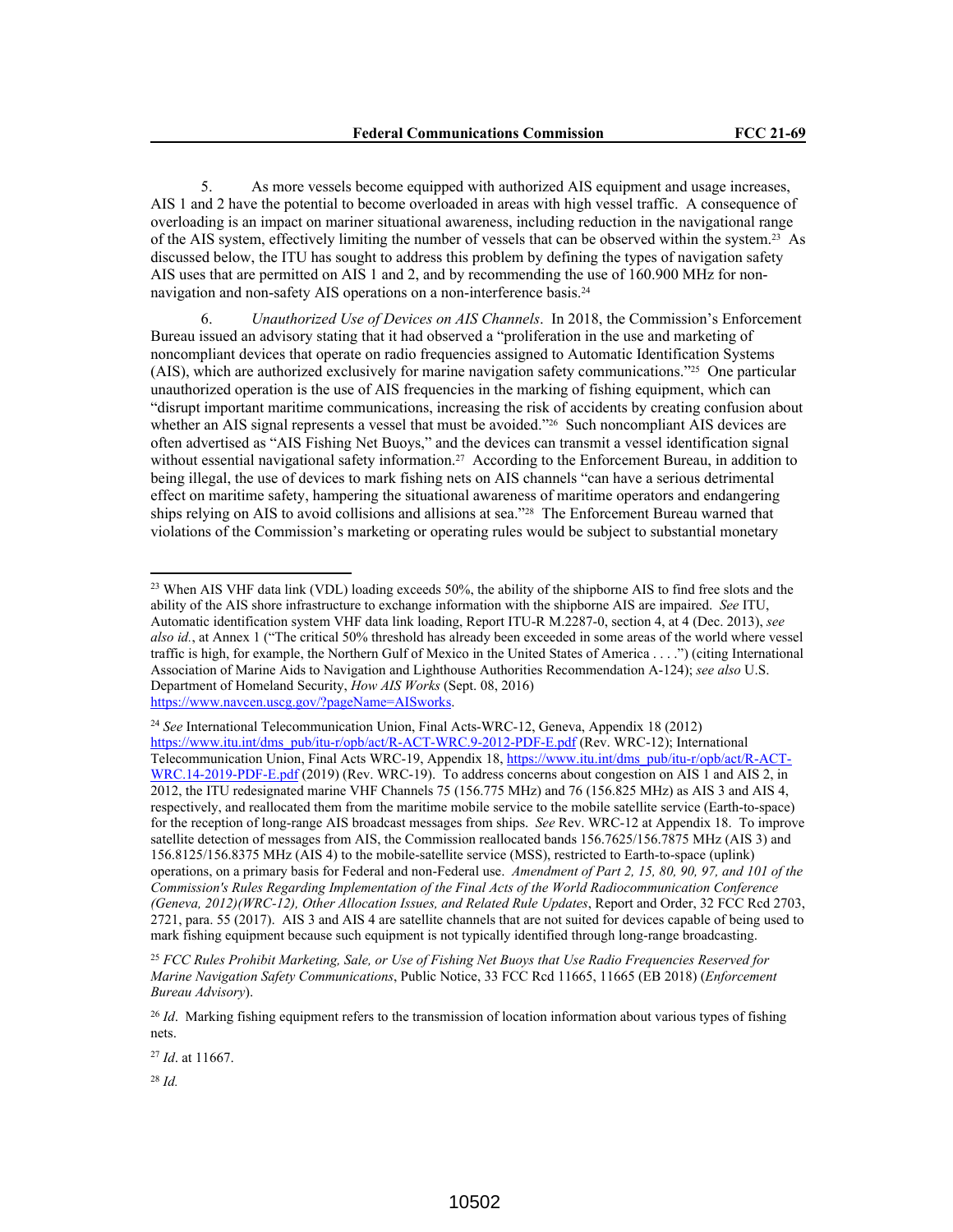penalties.29 As the legal alternative, the advisory pointed to compliant maritime equipment intended for tracking fishing nets that is authorized to operate in the 1900-2000 kHz band.<sup>30</sup>

7. *Statutory Mandate*. Section 8416 of the NDAA21 mandates that we initiate a rulemaking proceeding by June 30, 2021 to consider whether to authorize devices used to mark fishing equipment in radio frequencies assigned for AIS.31 Congress further instructed the Commission to "consider whether imposing requirements with respect to the manner in which [AIS] devices are deployed and used would enable the authorization of [devices used to mark fishing equipment] to operate in radio frequencies assigned for [AIS] stations consistent with the core purpose of the [AIS] to prevent maritime accidents."<sup>32</sup>

## **III. DISCUSSION**

8. Pursuant to Section 8416 of the NDAA21, we seek comment on whether to permit devices capable of marking fishing equipment to operate on channels currently assigned in the United States and internationally for AIS operation, specifically AIS 1 and 2, and on related operational issues.<sup>33</sup> As stated, in the United States, AIS 1 and 2 currently are authorized only for maritime navigation safety purposes, and Congress directed the Commission to ensure that any changes to permitted operations in AIS spectrum are consistent with the core purpose of AIS to prevent maritime accidents.

9. We seek comment below on the current types and usages of such devices. We seek comment on whether such devices could operate on AIS 1 and 2 consistent with the purpose of AIS and, if so, under what conditions. We also seek comment on the costs and benefits of permitting operation of these devices on AIS 1 and 2, including the risks to maritime safety. In addition, we seek comment on the costs and benefits of facilitating use of such devices on alternative spectrum, specifically, by encouraging more robust use of frequencies in the 1900-2000 kHz band (which is currently authorized for radio buoy operations under certain ship station licenses held by commercial fishing vessels) and/or by permitting such use on 160.900 MHz (consistent with ITU recommendations). We further seek comment on how best to categorize devices used to mark fishing equipment and protect incumbents through technical and operational limitations. Finally, we seek comment on a consumer labeling approach to provide consumers guidance on whether the equipment being purchased complies with the Coast Guard's rules and the Commission's rules.

### **A. Current Environment for Devices Used to Mark Fishing Equipment**

10. We seek comment generally on the current usage of spectrum to operate devices that could be used to mark fishing equipment. We consider two general types of fishing equipment; those attached to vessels during fishing activities, such as long-lines, trawl nets or drift nets, and those deployed for later retrieval, such as fixed fishing nets, pots, traps or other fishing equipment. What is the volume of usage of any of these devices that could be used to mark fishing equipment? How many mobile and/or fixed devices are typically used by an individual vessel or fleet? To what extent does usage of these devices vary based on the body of water where deployed? Are there other types of fishing nets that we should consider? We recognize that fishing seasons are time limited and vary by location, and we seek data to determine the most trafficked locations during high fishing season. Approximately how many devices are typically used to mark fishing equipment in a given area during high season? Are the devices used year-round, or only during the fishing season? If they are used year-round, are the full complement

<sup>29</sup> *Id*.

<sup>30</sup> *Id.*

<sup>31</sup> NDAA21 § 8416 (a)(5), (b).

<sup>32</sup> NDAA21 § 8416(c).

<sup>33</sup> *See* NDAA21 § 8416(b)-(c). We clarify that our exploration in this *Notice* of potentially adopting rules for the legal use of AIS channels for devices that can be used to mark fishing equipment in no way waives our rights to take enforcement action against unauthorized uses of such equipment.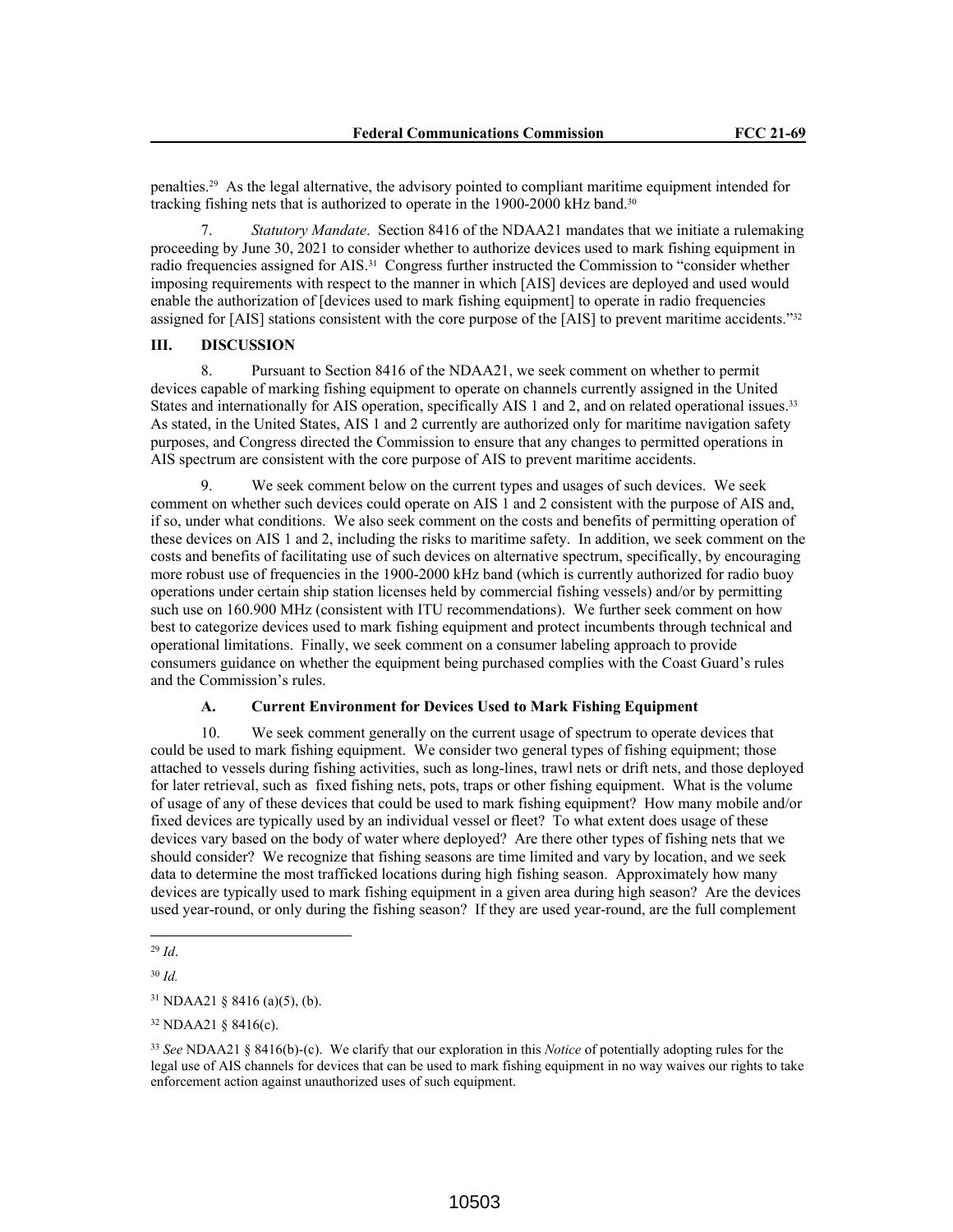of devices always in use, or does the number of devices in use vary based on the time of year? Over how large an area are these devices used? What types of technical developments have occurred to facilitate the use of these devices? Are these devices also used to mark the location of other types of marine equipment? We seek extensive data input into our record in this proceeding as part of our consideration of whether to authorize devices that could be used to mark fishing equipment on AIS 1 and 2.

11. *1900 – 2000 kHz Operations*. We note that the Commission currently authorizes radio buoy operations under a ship station license for commercial fishing operations on the open sea and the Great Lakes in the 1900-2000 kHz band.<sup>34</sup> Under Commission rules, the output power is limited to 8 watts and the station antenna height is limited to 4.6 meters above sea level for a buoy station, or 6 meters above the mast of the ship for ship installations.35 We seek comment on the extent to which this band is used in support of fishing operations. We ask that commenters provide specific details regarding use cases to provide a clearer understanding of the scope of the use of the 1900-2000 kHz band in support of fishing operations. What are the advantages and disadvantages of using the 1900-2000 kHz band in support of such operations? How many devices currently used to mark fishing equipment employ this band? What is the anticipated rate of increase in the number of devices used to mark fishing equipment in this band? Is there sufficient equipment available in this band for use in marking devices for fishing operations? Would the current technical limits hinder the use of this band for devices that can be used to mark fishing equipment, or fail to incentivize equipment development? Given the current power limits, what is the estimated number of devices in a given area that this band can support without harmful interference? What advantages or disadvantages are there to using equipment in this band as compared to AIS equipment, specifically as related to any differences in functionality, performance, and cost? We also seek information, especially quantitative estimates, on the economic value of improved safety and more efficient commercial fishing operations from the use of these radio buoys in the 1900-2000 kHz band.

12. *Unauthorized Use of AIS Channels*. We seek comment on whether entities currently using AIS 1 and 2 for navigation safety and domain awareness communication systems are experiencing problems from unauthorized use of AIS 1 and 2. If so, how and to what extent does such unauthorized use impact legitimate operations on AIS 1 and 2? We seek specific comment on the types and quantity of devices used, or marketed for use, to illegally operate on AIS 1 and 2 to mark fishing equipment. Since the issuance of the 2018 Enforcement Bureau Advisory, is there evidence of the continued proliferation of the unauthorized deployment of devices used to mark fishing equipment using AIS channels 1 and 2, and if so, at what rate? Is any such proliferation largely limited to certain bodies of water? How are such unauthorized uses typically deployed—i.e., at what power levels and antenna heights—and are there differences between fixed deployments and mobile deployments (e.g. trawl use cases)?

13. As noted above, there is a concern that, in some areas, AIS 1 and 2 may become compromised.36 The Commission's Enforcement Bureau Advisory stated that non-certified devices used to track or mark fishing equipment "can have a serious detrimental effect on maritime safety, hampering the situational awareness of maritime operators and endangering ships relying on AIS to avoid collisions and allisions at sea."37 Further, an ITU Radiocommunication Bureau Recommendation indicates that, to avoid confusion or an overload of information on the bridge of a vessel, devices that do not enhance the safety of navigation should not be permitted to use designated frequencies AIS 1 and 2.<sup>38</sup> Do commenters agree with the ITU Recommendation? We seek specific comment and data on the extent the use of

<sup>34</sup> *See* 47 CFR § 80.376 (authorizing radio buoy operations).

<sup>35</sup> 47 CFR § 80.376(b).

<sup>36</sup> *See supra* n.23.

<sup>37</sup> *Enforcement Bureau Advisory*, 33 FCC Rcd at 11667.

<sup>38</sup> Rec. ITU-R M.2135-0, Annex 1 at page 3.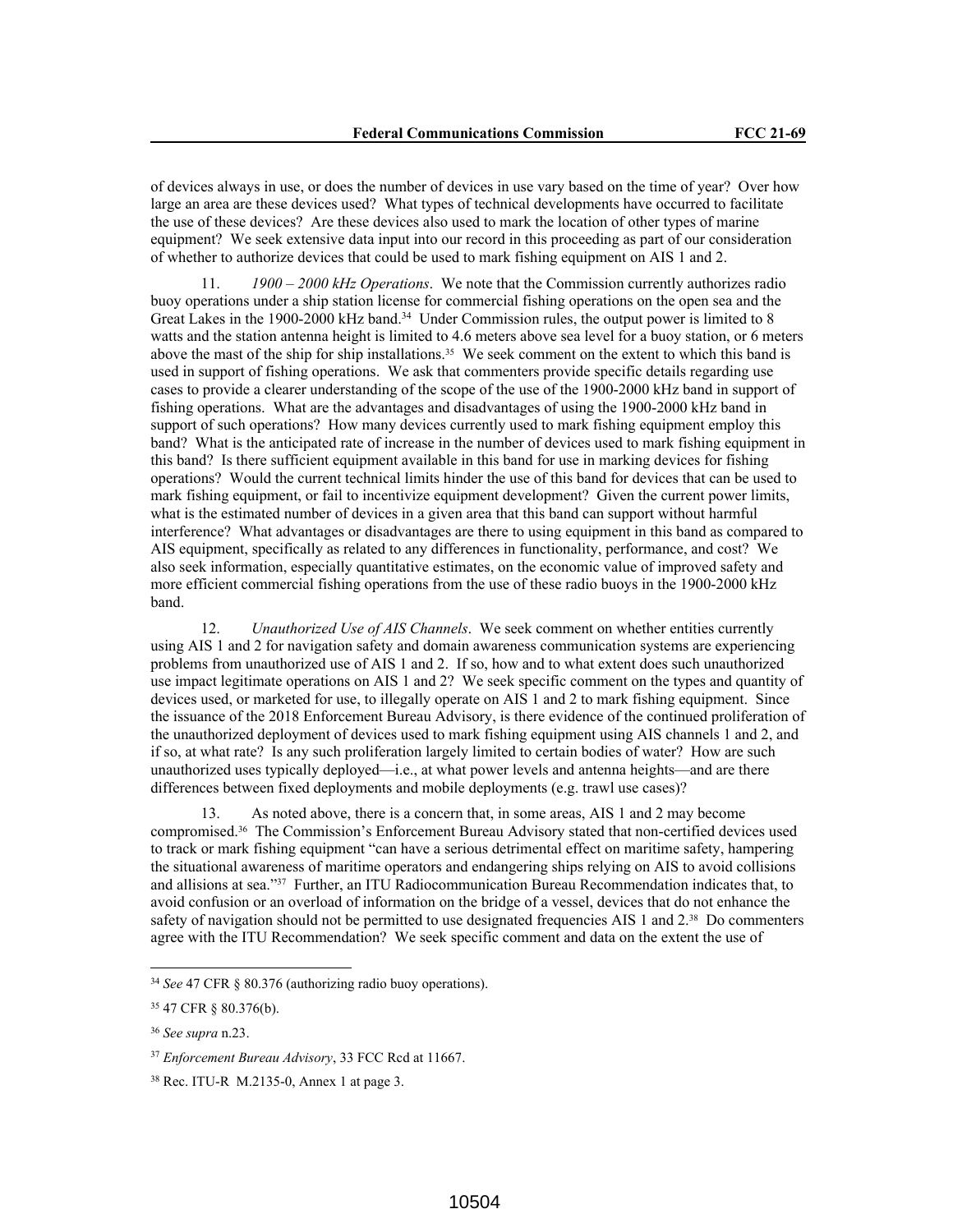unauthorized devices is compromising the use of AIS 1 and 2 and any resulting impact on the state of maritime safety.

## **B. Exploring Additional Spectrum for Devices that Could be Used to Mark Fishing Equipment**

14. *AIS Channels 1 and 2*. Consistent with the Congressional directive in Section 8416 of the NDAA21, we seek specific comment on whether requirements could be imposed to enable authorization of devices that are designed to mark fishing equipment to operate in AIS 1 and 2 consistent with the core purpose of AIS to prevent maritime accidents. How would the introduction of such devices impact the availability and utility of the AIS 1 and 2 channels, especially in light of concerns about potential overloading? Would the authorization of devices used to mark fishing equipment on AIS 1 and 2 result in substantial further channel overloading? If low power/low-latency requirements were utilized for operation of devices used to mark fishing equipment on AIS 1 and 2, would this alleviate concerns regarding channel overloading? Are modifications or retrofits required for existing devices to become compliant to the low-power/low-latency requirements? If so, what is the likely unit cost to make existing devices compliant with the low-power/low-latency requirements? How many existing devices are estimated to be affected by any new requirements? We seek comment on the overall costs and benefits of potentially allowing devices that could be used to mark fishing equipment to operate on AIS 1 and 2, including the risks to maritime safety.

15. We also seek comment on whether we could authorize devices that could be used to mark fishing equipment to operate on AIS 1 and 2 without diminishing navigation safety in domestic and international waters and impeding the efficiency of marine transportation systems. If so, what is the likely cost? If the Commission were to permit such devices to operate on AIS 1 and AIS 2, to what extent would we need to amend our current AIS equipment authorization rules?<sup>39</sup> If the Commission were to permit devices used to mark fishing equipment to operate on AIS 1 and 2, what coordination procedures would be needed between the Commission, the Coast Guard, and others to certify equipment and ensure safe operation? Are there restrictions or requirements the Commission could impose to mitigate against a negative impact on existing uses? For example, should we limit the types of devices used to mark fishing equipment that would be permitted to operate on AIS 1 and 2? Should we authorize devices for operation only in certain areas? If so, is there any practical way to enforce such limitations? Are there any technical parameters or other limits the Commission might impose to ensure that any new uses do not undermine the core purpose of AIS to prevent maritime accidents? We note that, during the pendency of this rulemaking, we will continue to enforce our rules that limit the use of AIS channels to devices needed for safety and that do not authorize use on AIS channels of devices used to mark fishing equipment or the marketing of such devices.

16. Particularly in the maritime context, the Commission considers international ramifications in determining whether its actions are in the public interest. We therefore note that at WRC-19, the ITU updated its *Radio Regulations*, <sup>40</sup> to establish a new class of AIS devices, Group A and Group B autonomous maritime radio devices (AMRD), and state that an AMRD is a "mobile station

<sup>39</sup> 47 CFR § 80.203 (requiring certification under the procedures in Part 2 for Part 80 maritime devices, including AIS devices); *see also id*. § 2.907 (general provision regarding certification). The general equipment authorization rules apply to the manufacture, import, sale, offer for sale, shipment, or use of devices capable of emitting radio frequency energy. *See* 47 U.S.C. § 302a(b); 47 CFR §§ 2.803, 2.805. These rules apply to all radio frequency equipment advertised or sold to, or used by, non-Federal U.S. persons or entities regardless of the equipment's origin, including equipment manufactured overseas and imported for subsequent sale to non-Federal U.S. customers or shipped directly from overseas to non-federal U.S. customers. These rules do not apply to equipment used by Federal Government agencies. *See* 47 U.S.C. § 302a(c), 47 CFR § 2.807(d).

<sup>40</sup> The World Radiocommunication Conference (WRC) is organized by the ITU. It is held every three to four years, addresses radiocommunication matters, and reviews and revises the ITU Radio Regulations.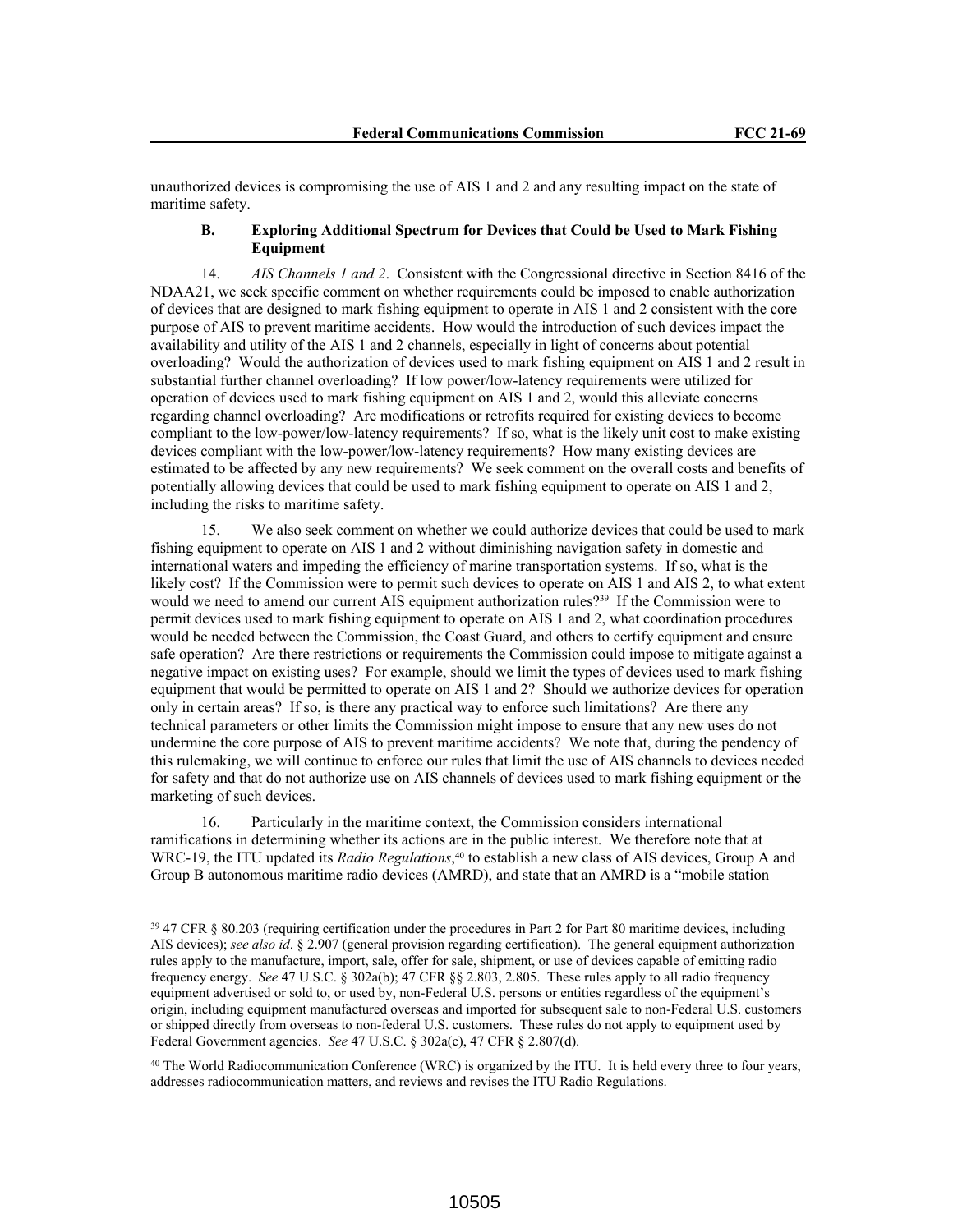operating at sea and transmitting independently of a ship station or a coast station."41 The ITU defined AMRD Group A as devices that "enhance the safety of navigation."42 In contrast, the ITU defined AMRD Group B as "[devices] that do not enhance the safety of navigation (AMRD which deliver signals or information which do not concern the navigation of the vessel or do not complement vessel traffic safety in waterways)."43 Should we consider a similar categorization of AIS devices? Would this type of categorization be consistent with the core purpose of AIS to prevent maritime accidents? To the extent that the ITU categories might inform our approach in this proceeding, and recognizing that the distinction between devices in AMRD Groups A and B may be somewhat unclear and can vary by use case, we request comment on the types of devices that should be categorized as AMRD Group A verses Group B. Should the two general categories of fishing nets mentioned above (and their associated devices used for marking) be separately considered for AMRD Group A or B? Are there other categories of fishing nets/devices that should also be considered? What are the appropriate factors to consider in categorizing various devices, and should those factors differ depending on the use case? For example, should nets attached to a vessel be considered for AMRD Group A since approaching vessels will need to be aware of their location for navigation safety? Should static nets be considered for Group B due to their static nature, or do they remain a navigation hazard for approaching vessels? We also seek comment on the international ramifications if we were to authorize operation of devices used to mark fishing equipment on AIS 1 and 2, including the ramifications for international technical and intergovernmental organizations. For example, would revisions to existing technical standards, recommendations, or mandates be required at IEC, IMO, ITU or elsewhere?

While we are concerned about the proliferation of devices that use AIS 1 and 2 to mark fishing equipment, and their potential overall effect on maritime safety, we also seek comment on any potential safety-related reasons to integrate such devices on AIS 1 and 2, including whether they might enhance the safety of navigation (e.g., by helping ships to avoid collision with fishing nets). Are there use or deployment restrictions on devices intended to mark fishing equipment that we could impose to potentially accommodate the addition of such devices on AIS 1 and 2, while not undermining the core safety purpose of AIS? Would allowing devices that could be used to mark fishing equipment to operate on AIS 1 and 2 help maritime operators and ships relying on AIS to avoid collisions? Do concerns about AIS 1 and 2 overloading or traffic congestion generally vary depending on the type of fishing areas—e.g., fishing areas near ports or fishing lanes versus deep sea fishing areas? What other devices and/or applications are being considered for AMRD Group A and B? If the potential for new types of devices and/or applications for Group A is limited, could this provide an opportunity for devices that could be used to mark fishing equipment to operate as Group A devices on AIS 1 and 2 and not impact the AIS network and its core maritime safety purpose? Could the impact be further reduced if devices that could be used to mark fishing equipment utilized a carrier-sense time-division multiple-access (CSTDMA) system used by Class B AIS transceivers, as opposed to random access time-division multiple access (RATDMA) used by other AIS devices?<sup>44</sup>

18. *Operation on 160.900 MHz by Devices that Could be Used to Mark Fishing Equipment*. In order to assess the relative costs and benefits of permitting the use of AIS 1 and 2 by devices that could

<sup>41</sup> Rec. ITU-R M.2135-0, Annex 1 at 3.

<sup>42</sup> *Id.*

<sup>43</sup> Rec. ITU-R M.2135-0, Annex 1 at page 3; AMRD Group A and AMRD Group B are ITU terms referring to a category of devices that are different from AIS Class A and AIS Class B devices described *supra*. The ITU recommended 160.900 MHz for AMRD Group B operations. *See* Rev. WRC-19, Table of transmitting frequencies in the VHF maritime mobile band, at Appendix 18.

<sup>44</sup> RATDMA is a time-division technology where a transmission are quasi-randomly broadcast--possibly on top of other AIS broadcast-- in an available time slot window within the AIS system, while CSTDMA operates at lower power and under a "listen before talk" criteria, only operating if there is an unused time slot.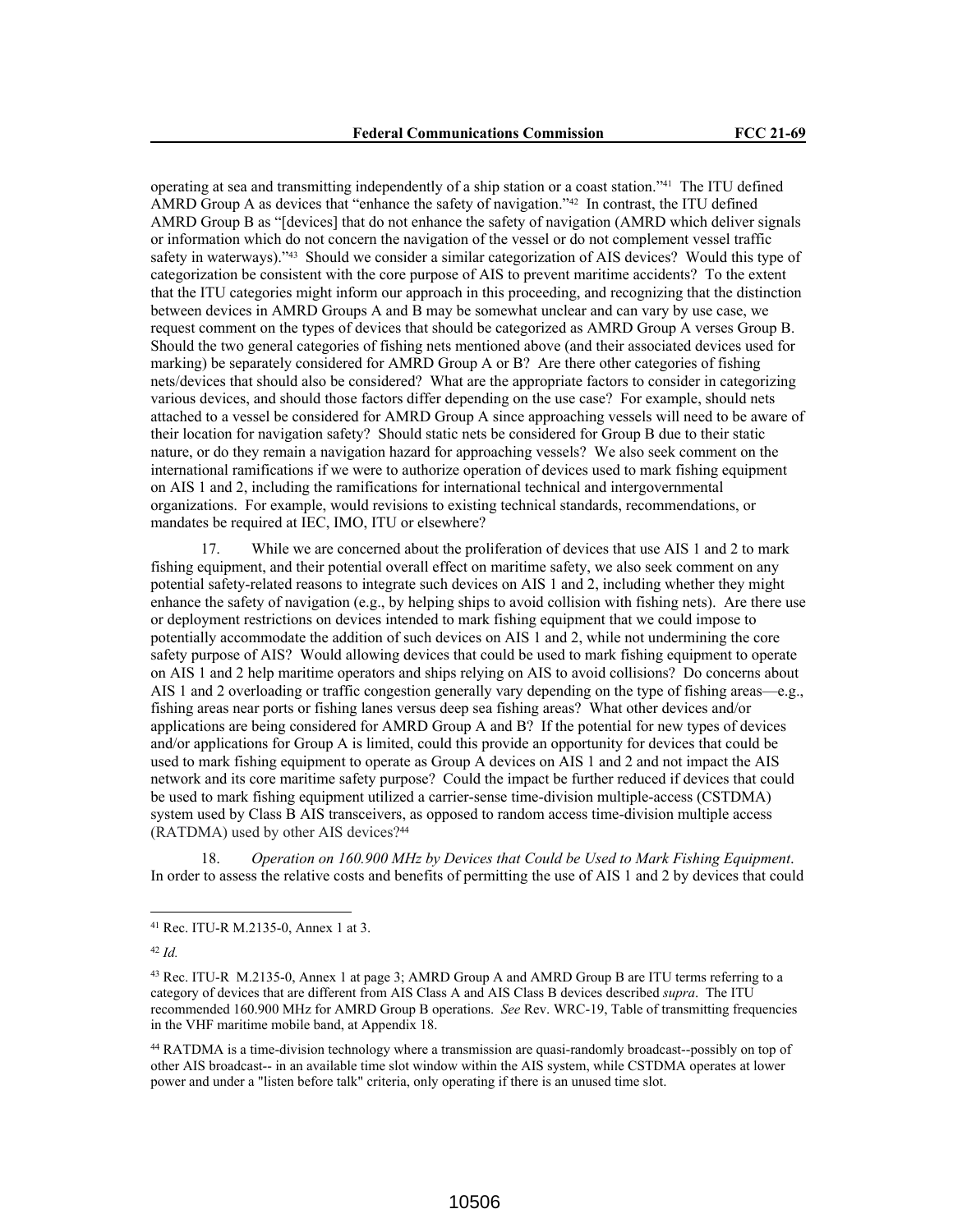be used to mark fishing equipment, we explore whether other frequencies could be allocated to such uses, in particular 160.900 MHz. The ITU, in amending its *Radio Regulations* to permit certain devices categorized as AMRD Group B to use AIS technology, specifically identified 160.900 MHz for purposes other than safety on a non-interference basis to existing primary incumbents.45 We note, however, that the Commission has issued a substantial number of licenses authorizing primary operations within a 25 kHz bandwidth of 160.900 MHz.<sup>46</sup> Our Universal Licensing System (ULS) reflects 579 incumbent licensees on these channels,47 mostly railroad entities authorized across the nation, including near port cities, for uses such as dispatch, track maintenance, car maintenance, and safety-related communications.48 ULS records also reflect three licenses near 160.900 MHz issued to public safety entities for land mobile operation under Part 90 of the Commission's rules, and 44 fixed and mobile Broadcast Auxiliary Remote Pickup under Part 74 of the Commission's rules.<sup>49</sup> Remote pickup channels can be used by a mobile transmitter to relay signals from a remote location back to the studio, or between two points, such as a main studio and an auxiliary studio.<sup>50</sup>

19. We seek comment on whether the Commission should maintain consistency with the international maritime approach regarding devices used to mark fishing equipment and authorize operation of these devices on 160.900 MHz. As stated, we recognize that incumbents currently operate near this frequency and seek comment on the specific level of incumbent deployments near 160.900 MHz, including geographic locations and technical parameters. We also seek comment on whether there are protective measures that could be employed to minimize the potential for harmful interference to incumbents while still accommodating new maritime uses on or near 160.900 MHz. If stakeholders support 160.900 MHz as the appropriate frequency for devices that could be used to mark fishing equipment in lieu of AIS 1 and 2, we seek comment on how the Commission should specifically protect incumbents, including many U.S. rail entities, and any incumbents that might operate near waterways, such as ports. To what extent can the Commission accommodate operation of devices that could be used to mark fishing equipment and incumbents on or near this frequency? We also note that the three public safety incumbent systems near 160.900 MHz are operated by governmental jurisdictions.<sup>51</sup> Should public safety systems be provided the same protection as non-public safety systems operating on or near 160.900 MHz or does their status as public safety entities requiring reliable communications dictate more stringent protective measures? If so, what protective measures are necessary?

20. We recognize that the ITU established power level limits for AMRD Group B operation on 160.900 MHz not to exceed 100 mW and antenna height limits not to exceed 1 m above the surface of the sea.52 If we were to authorize operation of devices that could be used to mark fishing equipment on 160.900 MHz, we seek comment on whether the ITU established power/height limitations are sufficient

<sup>49</sup> Federal Communications Commission, Universal Licensing System, https://wireless2.fcc.gov/UlsApp/UlsSearch/searchLicense.jsp (last visited Apr. 21, 2021).

<sup>45</sup> Rev. WRC-19, at Appendix. 18.

<sup>46</sup> Channels 160.890 MHz, 160.8975 MHz, 160.905 MHz, 160.9125 MHz are licensed under Parts 74 and 90 of the rules. *See* 47 CFR §§ 90.35, 74.402. The Association of American Railroads (AAR) provides frequency coordination for licenses under part 90. *See* TTCI, AAR Frequency Coordination, https://aar.com/standards/fc\_index.html (last visited Apr. 13, 2021).

<sup>47</sup> Federal Communications Commission, Universal Licensing System, https://wireless2.fcc.gov/UlsApp/UlsSearch/searchLicense.jsp (last visited Apr. 21, 2021).

<sup>&</sup>lt;sup>48</sup> The frequencies subject to exclusive coordination by AAR are denoted with an "LR" radio service code in the Coordinator Column of the Industrial/Business Pool Frequency Table. *See* 47 CFR § 90.35(b)(2)(iv), (b)(3).

<sup>50</sup> *See* 47 CFR §§ 74.401, 74.402.

<sup>51</sup> *See* Call Signs WPGZ241, WQQN990, WQQP804.

<sup>52</sup> Rev, WRC-19, Final Acts, at Appendix 18, n. r.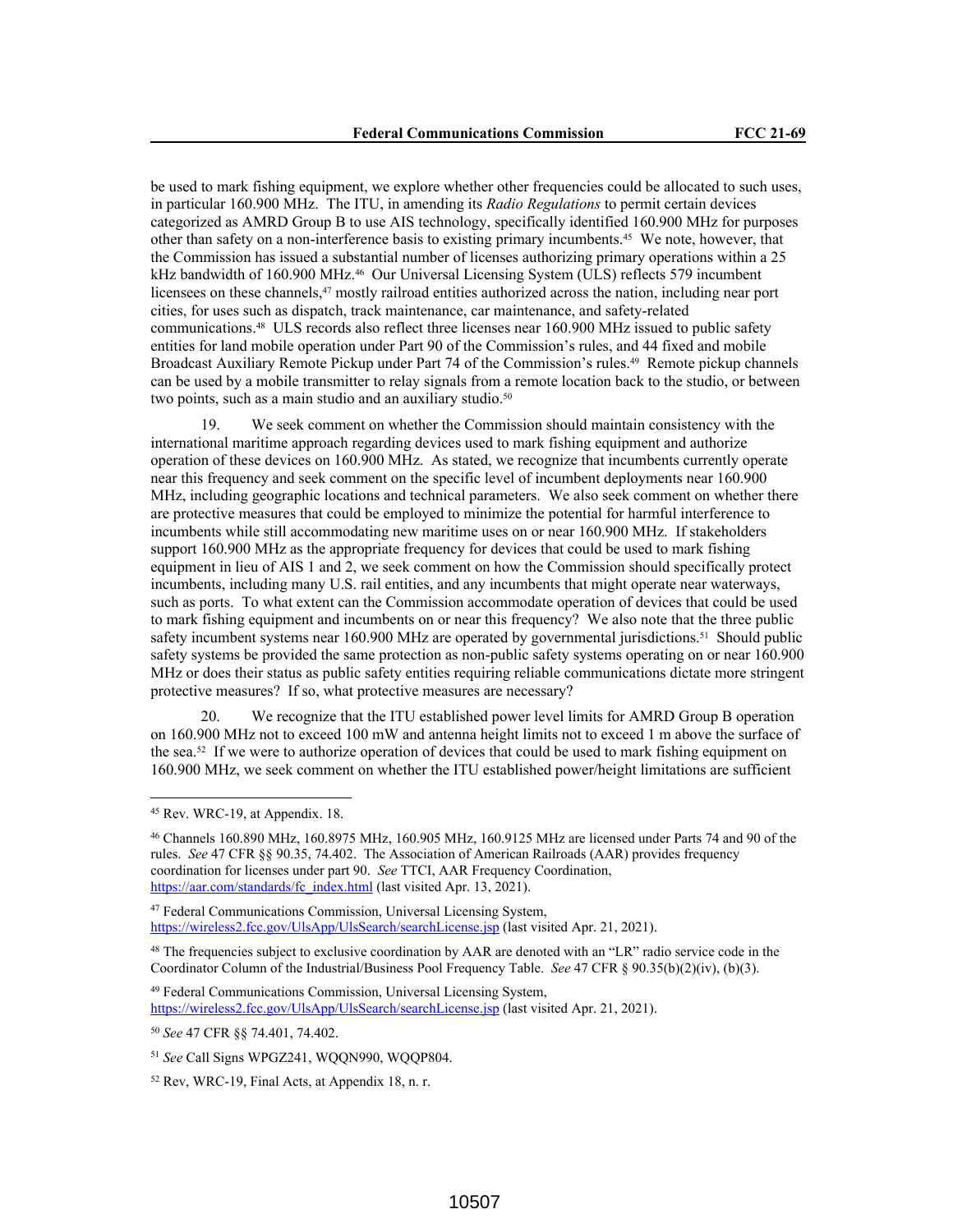to protect U.S. licensed incumbents operating near 160.900 MHz. If not, what alternative technical and operational limitations would be appropriate to mitigate the likelihood of harmful interference to incumbent licensees? Should we consider creating exclusion areas where devices that could be used to mark fishing equipment cannot be deployed if operating on 160.900 MHz? Commenters supporting domestic use of 160.900 MHz for such devices should address these and any other issues, including the existence of appropriate technical and operational standards, necessary for such devices to successfully operate without causing harmful interference to incumbent licensees. If co-existence is not technically feasible, should we consider requiring incumbents to relocate to new spectrum, and if so, what are the available and appropriate spectrum alternatives for incumbents? We also recognize that any new authorized uses of 160.900 MHz may impact existing operations near the Canadian and Mexican borders and therefore seek comment on what measures might be necessary to protect use of the 160.900 MHz spectrum outside of the United States, consistent with applicable treaties or arrangements.<sup>53</sup>

21. *Consumer Labeling*. We seek comment on whether to establish labeling requirements on authorized devices that could be used to mark fishing equipment to provide consumers guidance on whether the equipment being purchased complies with the Coast Guard's rules and the Commission's rules.54 By requiring labeling on devices approved for use in marking fishing equipment, consumers would be on notice not to purchase devices that do not contain the approved label. For example, if we adopted such an approach, unauthorized devices used in marking fishing equipment that operate on AIS 1 and 2, currently illegally marketed as "AIS Fishing Net Buoys," would not contain the label of approval. We seek comment on requiring consumer labeling for devices that could be used to mark fishing equipment, including the costs and benefits of such an approach.

## **IV. PROCEDURAL MATTERS**

22. *Regulatory Flexibility Act.* The Regulatory Flexibility Act of 1980, as amended (RFA),<sup>55</sup> requires that an agency prepare a regulatory flexibility analysis for notice-and-comment rulemaking proceedings, unless the agency certifies that "the rule will not, if promulgated, have a significant economic impact on a substantial number of small entities."<sup>56</sup> Accordingly, the Commission has prepared an Initial Regulatory Flexibility Analysis (IRFA) concerning potential rule and policy changes contained in this *Notice of Proposed Rulemaking* (*Notice*). The IRFA is set forth in Appendix A.

23. *Comment Period and Filing Requirements*. Pursuant to sections 1.415 and 1.419 of the Commission's rules, 47 CFR §§ 1.415, 1.419, interested parties may file comments and reply comments on or before the dates indicated on the first page of this document. Comments may be filed using the Commission's Electronic Comment Filing System (ECFS). *See Electronic Filing of Documents in Rulemaking Proceedings*, 63 FR 24121 (1998).

- Electronic Filers: Comments may be filed electronically using the Internet by accessing the ECFS: http://www.fcc.gov/ecfs/.
- Paper Filers: Parties who choose to file by paper must file an original and one copy of each filing.

<sup>56</sup> 5 U.S.C. § 605(b).

<sup>53</sup> We note that the U.S and Canada have an existing arrangement (first executed in 1960, supplemented in 1965 and again in 1971) for railroad use of 160 MHz spectrum in cross-border areas. *See* Letter from Ben F. Waple, Acting Secretary, FCC, to F.G Nixon, Director, Telecommunications & Electronics Branch, Canada Department of Transport, 6155-F (July 28, 1960)*.*

<sup>54</sup> *See, e.g.*, 47 CFR § 80.1061(f) (consumer labeling requirements for Emergency Position Indicating Radio Beacons in the 406.0–406.1 MHz band).

<sup>55</sup> The RFA, *see* 5 U.S.C. §§ 601-612, was amended by the Small Business Regulatory Enforcement Fairness Act of 1996 (SBREFA), Pub. L. No. 104-121, Title II, 110 Stat. 857 (1996).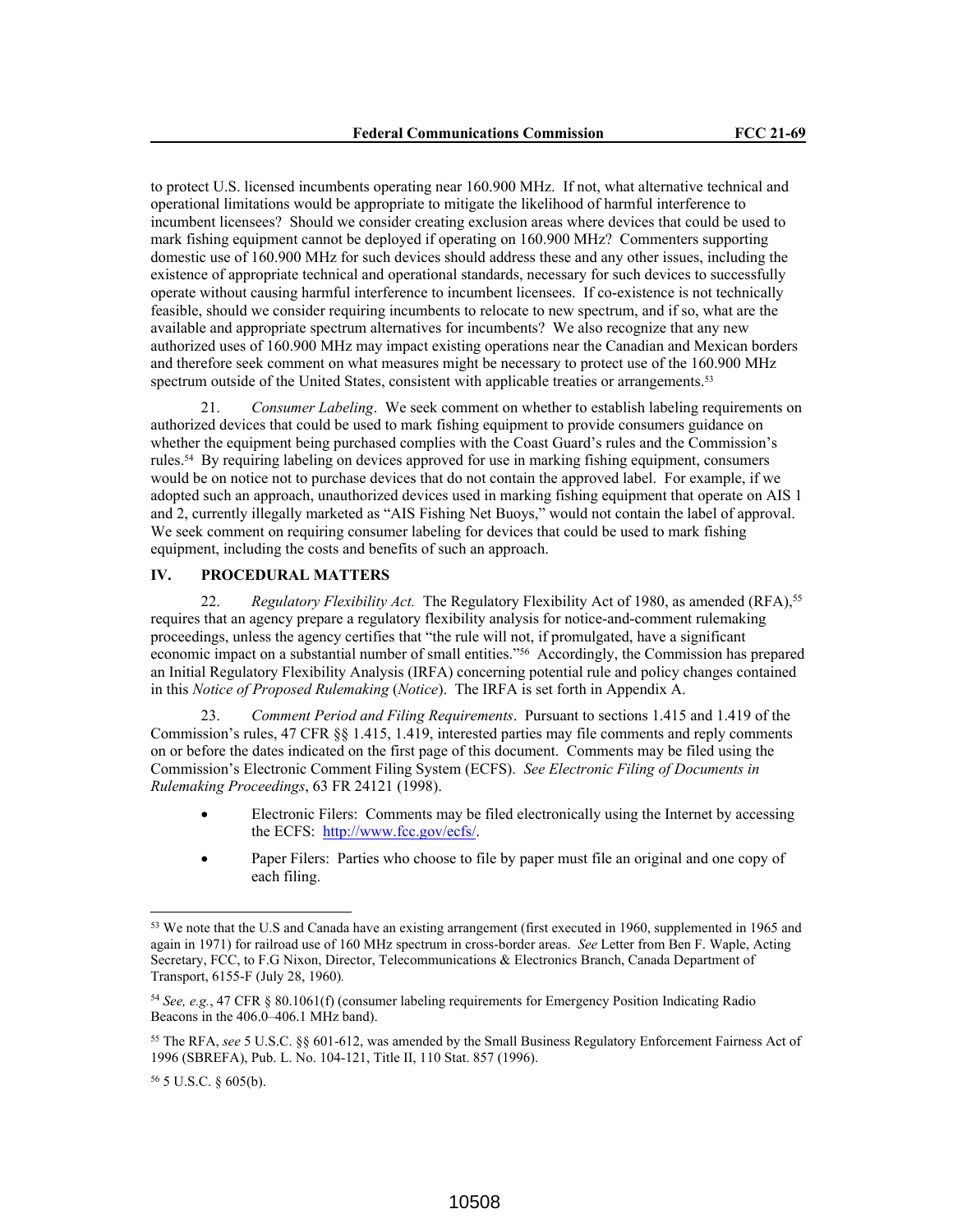- Filings can be sent by commercial overnight courier, or by first-class or overnight U.S. Postal Service mail. All filings must be addressed to the Commission's Secretary, Office of the Secretary, Federal Communications Commission.
- Commercial overnight mail (other than U.S. Postal Service Express Mail and Priority Mail) must be sent to 9050 Junction Drive, Annapolis Junction, MD 20701.
- U.S. Postal Service first-class, Express, and Priority mail must be addressed to 45 L Street NE Washington, DC 20554.
- Effective March 19, 2020, and until further notice, the Commission no longer accepts any hand or messenger delivered filings. This is a temporary measure taken to help protect the health and safety of individuals, and to mitigate the transmission of COVID-19. *See FCC Announces Closure of FCC Headquarters Open Window and Change in Hand-Delivery Policy*, Public Notice, 35 FCC Rcd 2788, 2788-89 (OS 2020), https://www.fcc.gov/document/fcc-closes-headquarters-open-window-and-changes-handdelivery-policy.

24. *People with Disabilities*: To request materials in accessible formats for people with disabilities (braille, large print, electronic files, audio format), send an e-mail to fcc504@fcc.gov or call the Consumer & Governmental Affairs Bureau at 202-418-0530 (voice), 202-418-0432 (TTY).

25. The proceeding this Notice initiates shall be treated as a "permit-but-disclose" proceeding in accordance with the Commission's *ex parte* rules.<sup>57</sup> Persons making *ex parte* presentations must file a copy of any written presentation or a memorandum summarizing any oral presentation within two business days after the presentation (unless a different deadline applicable to the Sunshine period applies). Persons making oral *ex parte* presentations are reminded that memoranda summarizing the presentation must (1) list all persons attending or otherwise participating in the meeting at which the *ex parte*  presentation was made, and (2) summarize all data presented and arguments made during the presentation. If the presentation consisted in whole or in part of the presentation of data or arguments already reflected in the presenter's written comments, memoranda or other filings in the proceeding, the presenter may provide citations to such data or arguments in his or her prior comments, memoranda, or other filings (specifying the relevant page and/or paragraph numbers where such data or arguments can be found) in lieu of summarizing them in the memorandum. Documents shown or given to Commission staff during *ex parte* meetings are deemed to be written *ex parte* presentations and must be filed consistent with rule 1.1206(b). In proceedings governed by rule 1.49(f) or for which the Commission has made available a method of electronic filing, written *ex parte* presentations and memoranda summarizing oral *ex parte* presentations, and all attachments thereto, must be filed through the electronic comment filing system available for that proceeding, and must be filed in their native format (*e.g.*, .doc, .xml, .ppt, searchable .pdf). Participants in this proceeding should familiarize themselves with the Commission's *ex parte* rules.

## **V. ORDERING CLAUSES**

26. Accordingly, IT IS ORDERED, pursuant to sections  $4(i)$ ,  $301$ ,  $303(r)$ ,  $308$ ,  $309$ , and  $384$ of the Communications Act of 1934, 47 U.S.C. §§ 154(i), 301, 303(r), 308, 309, and 384, and pursuant to section 8416 of the William M. (Mac) Thornberry National Defense Authorization Act for Fiscal Year 2021, that this *Notice of Proposed Rulemaking* is HEREBY ADOPTED.

<sup>57</sup> 47 CFR § 1.1200 *et seq.*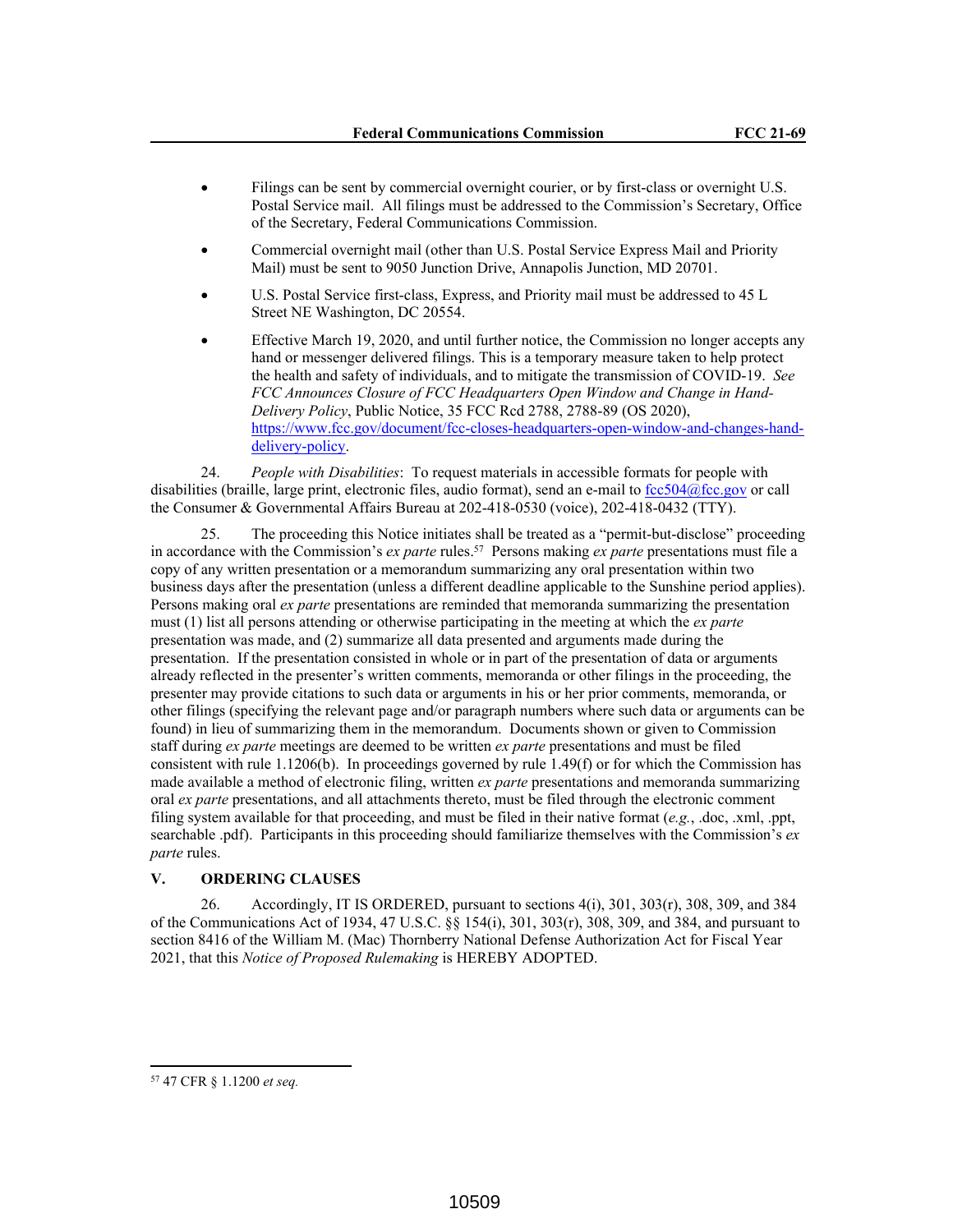27. IT IS FURTHER ORDERED that the Commission's Consumer and Governmental Affairs Bureau, Reference Information Center, SHALL SEND a copy of this *Notice of Proposed Rulemaking*, including the Initial Regulatory Flexibility Analysis, to the Chief Counsel for Advocacy of the Small Business Administration.

### FEDERAL COMMUNICATIONS COMMISSION

Marlene H. Dortch Secretary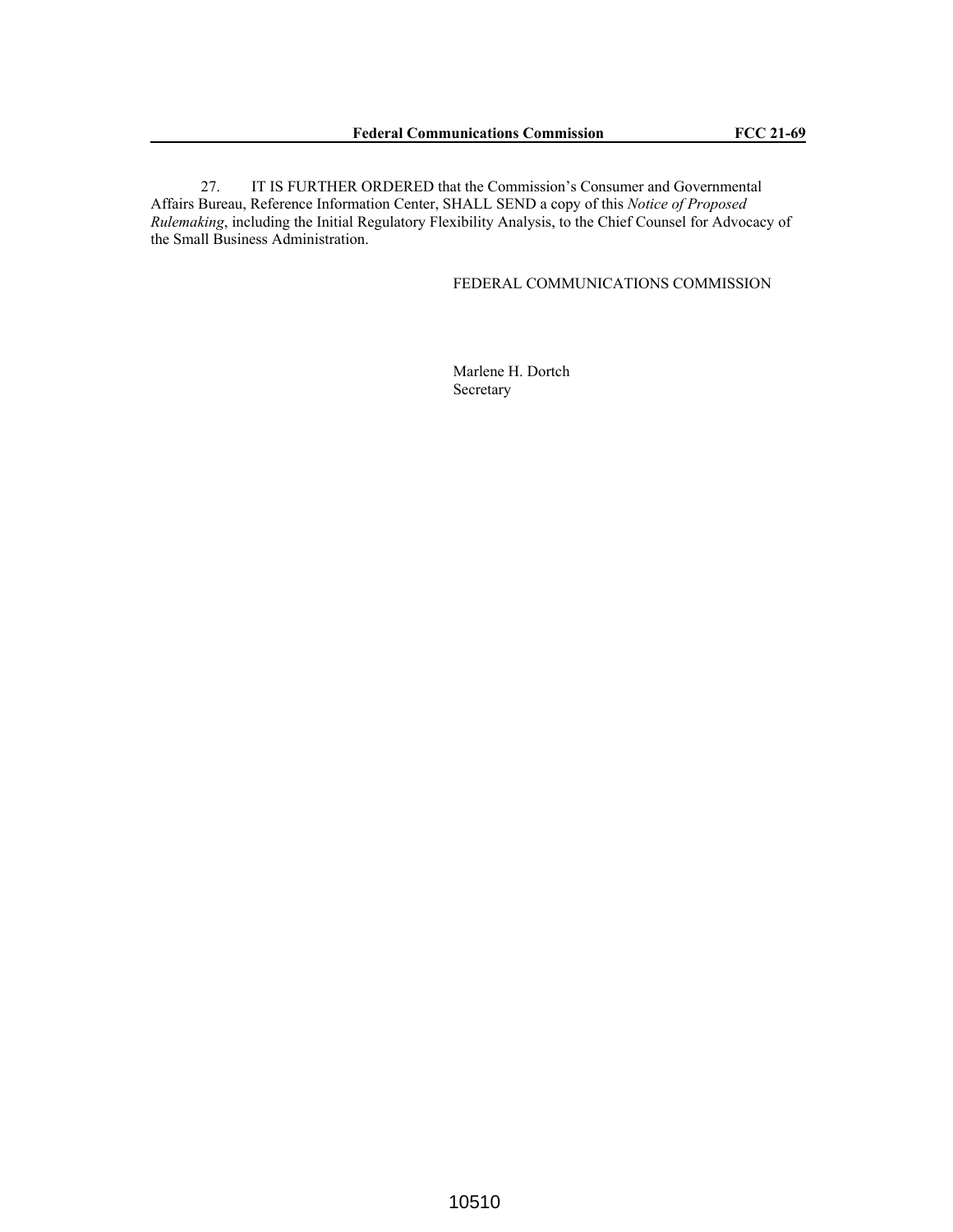#### **APPENDIX A**

#### **Initial Regulatory Flexibility Analysis**

1. As required by the Regulatory Flexibility Act of 1980 (RFA),<sup>1</sup> as amended, the Commission has prepared this Initial Regulatory Flexibility Analysis (IRFA) of the possible significant economic impact on a substantial number of small entities by the potential policy and rule changes that the Commission seeks comment on in the *Notice of Proposed Rulemaking* (*NPRM*). Written public comments are requested on this IRFA. Comments must be identified as responses to the IRFA and must be filed by the deadlines for comments as specified in the *NPRM*. The Commission will send a copy of the *NPRM*, including this IRFA, to the Chief Counsel for Advocacy of the Small Business Administration (SBA).<sup>2</sup> In addition, the *NPRM* and IRFA (or summaries thereof) will be published in the Federal Register.<sup>3</sup>

### **A. Need for, and Objectives of, the Proposed Rules**

2. As required by Section 8416 of the William M. (Mac) Thornberry National Defense Authorization Act for Fiscal Year 2021,<sup>4</sup> the Commission initiated a proceeding to explore whether to authorize devices used to mark fishing equipment for use on Automatic Identification System (AIS) channels.<sup>5</sup> Section 8416 of the NDAA21 mandates that the Commission initiate a proceeding by June 30, 2021 to consider whether to authorize devices use to mark fishing equipment in radio frequencies assigned for AIS. 6 Congress further instructs the Commission to "consider whether imposing requirements with respect to the manner in which [AIS] devices are deployed and used would enable the authorization of [devices used to mark fishing equipment] to operate in radio frequencies assigned for [AIS] stations consistent with the core purpose of the [AIS] to prevent maritime accidents."7

3. Pursuant to the mandates of Section 8416 of the NDAA21, the *NPRM* raises germane technical, operational and economic issues that could result in rules changes in its request for comments on whether to permit devices that could be used to mark fishing equipment to operate on channels currently assigned for AIS operation in the United States and internationally, specifically AIS channels 1 and 2. The *NPRM* seeks comment on the current types and usages of such devices. The *NPRM* inquires whether requirements could be adopted by the Commission to enable authorization of devices that are designed to mark fishing equipment to operate in AIS 1 and 2 consistent with the core purpose of AIS to prevent maritime accidents and seeks comment on this issue. The Commission also requests input on the overall costs and benefits of potentially allowing devices used to mark fishing equipment to operate on AIS 1 and 2, including the risks to maritime safety. Further, to the extent that the Commission were to permit devices used to mark fishing equipment on AIS 1 and AIS 2, the *NPRM* seeks input on the certification procedures that should be required, and whether, and to what extent the current Commission AIS equipment certification rules would need to be amended. Additionally, the *NPRM* seeks input on whether there are restrictions or requirements such as technical parameters, and use or deployment restrictions on devices intended to mark fishing equipment, that the Commission could impose to mitigate

<sup>1</sup> *See* 5 U.S.C. § 603. The RFA, 5 U.S.C. §§ 601-612, has been amended by the Small Business Regulatory Enforcement Fairness Act of 1996, (SBREFA) Pub. L. No. 104-121, Title II, 110 Stat. 857 (1996).

<sup>2</sup> *See* 5 U.S.C. § 603(a).

<sup>3</sup> *See Id.*

<sup>4</sup> National Defense Authorization Act for Fiscal Year 2021, Pub. Law No. 116-283, Division G, Title LVXXXIV (NDAA21), § 8416.

 $5 \text{ NDAA21} \$  8416 (a)(5) and (b)-(c).

 $6 \text{ NDAA21 }$  § 8416 (a)(5) and (b).

<sup>&</sup>lt;sup>7</sup> NDAA21  $\S$  8416(c).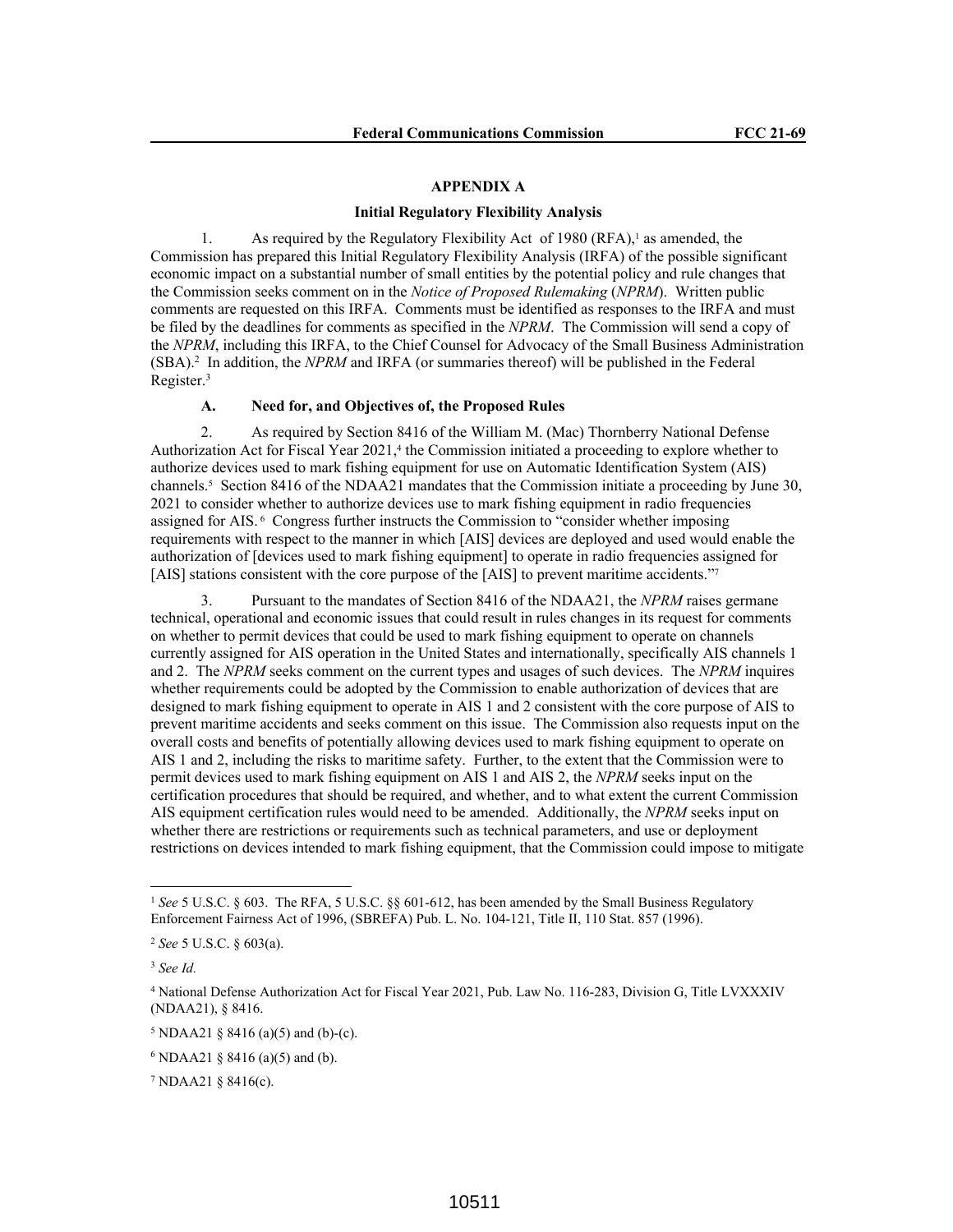against a negative impact on existing uses without undermining the core safety purpose of AIS technology.

4. As part of the Commission's assessment of the relative costs and benefits of permitting the use of AIS 1 and 2 by devices that could be used to mark fishing equipment, the *NPRM* seeks comment on whether to, in the alternative, authorize devices that could be used to mark fishing equipment for operation on 160.900 MHz pursuant to a relevant International Telecommunications Union (ITU) recommendation.<sup>8</sup> As more vessels become equipped with authorized AIS equipment and as its use increases, AIS channels have the potential to become overloaded in areas with high vessel traffic.<sup>9</sup> In addition to the other impacts, one consequence of overloading is a reduction in the range of the AIS system which reduces situational awareness for mariners. The ITU has sought to address this problem by defining the types of navigation safety AIS uses that are permitted on AIS 1 and 2, and by identifying 160.900 MHz for non-navigation and non-safety AIS uses. In addition to the ITU's recommendation, the *NPRM* seeks comment on how best to categorize devices used to mark fishing equipment. Further, the Commission requests input on the appropriate technical and operational limitations and protective measures that could be adopted to best protect existing incumbents with deployments on the 160.900 MHz frequency from interference while still accommodating new maritime uses.

5. Finally, the *NPRM* inquires whether a consumer labeling requirement should be adopted to provide consumers guidance on whether the equipment being purchased complies with both the Coast Guard's and the Commission's rules. By requiring labeling on devices approved for use in marking fishing equipment, consumers would be on notice not to purchase devices that do not contain the approved label. The Commission requests information on the costs and benefits of imposing such a labeling requirement.

# **B. Legal Basis**

6. The proposed action is authorized pursuant to Sections 4(i), 301, 303(r), 308, 309, and 384 of the Communications Act of 1934, as amended, 47 U.S.C. §§ 154(i), 301, 303(r), 308, 309, and 384, and pursuant to section 8416 of the William M. (Mac) Thornberry National Defense Authorization Act for Fiscal Year 2021.

## **C. Description and Estimate of the Number of Small Entities to Which the Proposed Rules Will Apply**

7. The RFA directs agencies to provide a description of, and, where feasible, an estimate of the number of small entities that may be affected by the proposed rules and policies, if adopted.<sup>10</sup> The RFA generally defines the term "small entity" as having the same meaning as the terms "small business," "small organization," and "small governmental jurisdiction."<sup>11</sup> In addition, the term "small business" has

<sup>&</sup>lt;sup>8</sup> The ITU allocates global radio spectrum and satellite orbits and develops technical standards regarding network and technology compatibility.

<sup>9</sup> When AIS VHF data link (VDL) loading exceeds 50%, the ability of the shipborne AIS to find free slots and the ability of the AIS shore infrastructure to exchange information with the shipborne AIS are impaired. See ITU, Automatic identification system VHF data link loading, Report ITU-R M.2287-0, section 4, at 4 (Dec. 2013), *see also id.*, at Annex 1 ("The critical 50% threshold has already been exceeded in some areas of the world where vessel traffic is high, for example, the Northern Gulf of Mexico in the United States of America . . . .") (citing International Association of Marine Aids to Navigation and Lighthouse Authorities Recommendation A-124); *see also* U.S. Department of Homeland Security, How AIS Works (Sept. 08, 2016) https://www.navcen.uscg.gov/?pageName=AISworks.

 $105$  U.S.C. § 603(b)(3).

 $11\,$  5 U.S.C. § 601(6).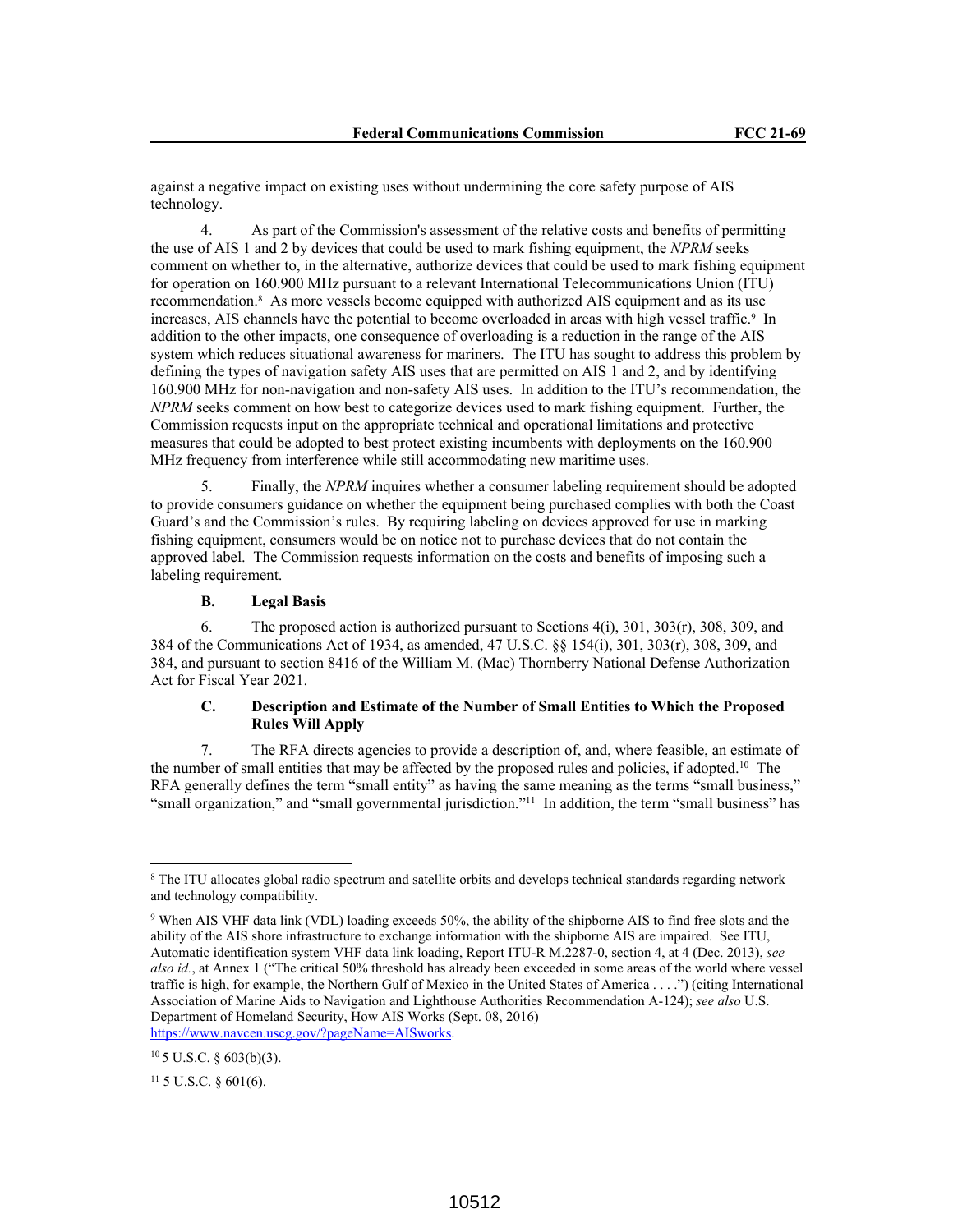the same meaning as the term "small business concern" under the Small Business Act.<sup>12</sup> A "small business concern" is one which: (1) is independently owned and operated; (2) is not dominant in its field of operation; and (3) satisfies any additional criteria established by the SBA.<sup>13</sup>

8. *Wireless Telecommunications Carriers (except Satellite)*. This industry comprises establishments engaged in operating and maintaining switching and transmission facilities to provide communications via the airwaves. Establishments in this industry have spectrum licenses and provide services using that spectrum, such as cellular phone services, paging services, wireless Internet access, and wireless video services.<sup>14</sup> The appropriate size standard under SBA rules is that such a business is small if it has 1,500 or fewer employees.<sup>15</sup> For this industry, U.S. Census Bureau data for 2012 show that there were 967 firms that operated for the entire year.16 Of this total, 955 firms employed fewer than 1,000 employees and 12 firms employed of 1000 employees or more.17 Thus under this category and the associated small business size standard, the Commission estimates that the majority of Wireless Telecommunications Carriers (except Satellite) are small entities.

9. *Marine Radio Services.* Small businesses in the aviation and marine radio services use a marine very high frequency (VHF), medium frequency (MF), or high frequency (HF) radio, any type of emergency position indicating radio beacon (EPIRB) and/or radar, an aircraft radio, and/or any type of emergency locator transmitter (ELT). The Commission nor the SBA have developed a size standard applicable to these small businesses. For purposes of this analysis, the Commission uses the SBA small business size standard for the category Wireless Telecommunications Carriers (except Satellite),<sup>18</sup> which is 1,500 or fewer employees.<sup>19</sup> For this industry, U.S. Census Bureau data for 2012 show that there were 967 firms that operated for the entire year.20 Of this total, 955 firms employed fewer than 1,000 employees and 12 firms employed of 1000 employees or more.21 Thus under this category and the

<sup>19</sup> *See* 13 CFR § 121.201, NAICS Code 517312 (previously 517210).

<sup>12</sup> 5 U.S.C. § 601(3) (incorporating by reference the definition of "small-business concern" in the Small Business Act, 15 U.S.C. § 632). Pursuant to 5 U.S.C. § 601(3), the statutory definition of a small business applies "unless an agency, after consultation with the Office of Advocacy of the Small Business Administration and after opportunity for public comment, establishes one or more definitions of such term which are appropriate to the activities of the agency and publishes such definition(s) in the Federal Register."

<sup>13</sup> 15 U.S.C. § 632.

<sup>14</sup> *See* U.S. Census Bureau, *2017 NAICS Definition, "517312 Wireless Telecommunications Carriers (except Satellite),"* https://www.census.gov/naics/?input=517312&year=2017&details=517312.

<sup>15</sup> *See* 13 CFR § 121.201, NAICS Code 517312 (previously 517210).

<sup>16</sup> *See* U.S. Census Bureau, *2012 Economic Census of the United States*, Table ID: EC1251SSSZ5, *Information: Subject Series: Estab and Firm Size: Employment Size of Firms for the U.S.: 2012*, NAICS Code 517210, https://data.census.gov/cedsci/table?text=EC1251SSSZ5&n=517210&tid=ECNSIZE2012.EC1251SSSZ5&hidePrev iew=false&vintage=2012.

<sup>&</sup>lt;sup>17</sup> *Id*. The available U.S. Census Bureau data does not provide a more precise estimate of the number of firms that meet the SBA size standard.

<sup>18</sup> *See* U.S. Census Bureau, *2017 NAICS Definition, "517312 Wireless Telecommunications Carriers (except Satellite),"* https://www.census.gov/naics/?input=517312&year=2017&details=517312.

<sup>20</sup> *See* U.S. Census Bureau, *2012 Economic Census of the United States*, Table ID: EC1251SSSZ5, *Information: Subject Series: Estab and Firm Size: Employment Size of Firms for the U.S.: 2012*, NAICS Code 517210, https://data.census.gov/cedsci/table?text=EC1251SSSZ5&n=517210&tid=ECNSIZE2012.EC1251SSSZ5&hidePrev iew=false&vintage=2012.

<sup>21</sup> *Id*. The available U.S. Census Bureau data does not provide a more precise estimate of the number of firms that meet the SBA size standard.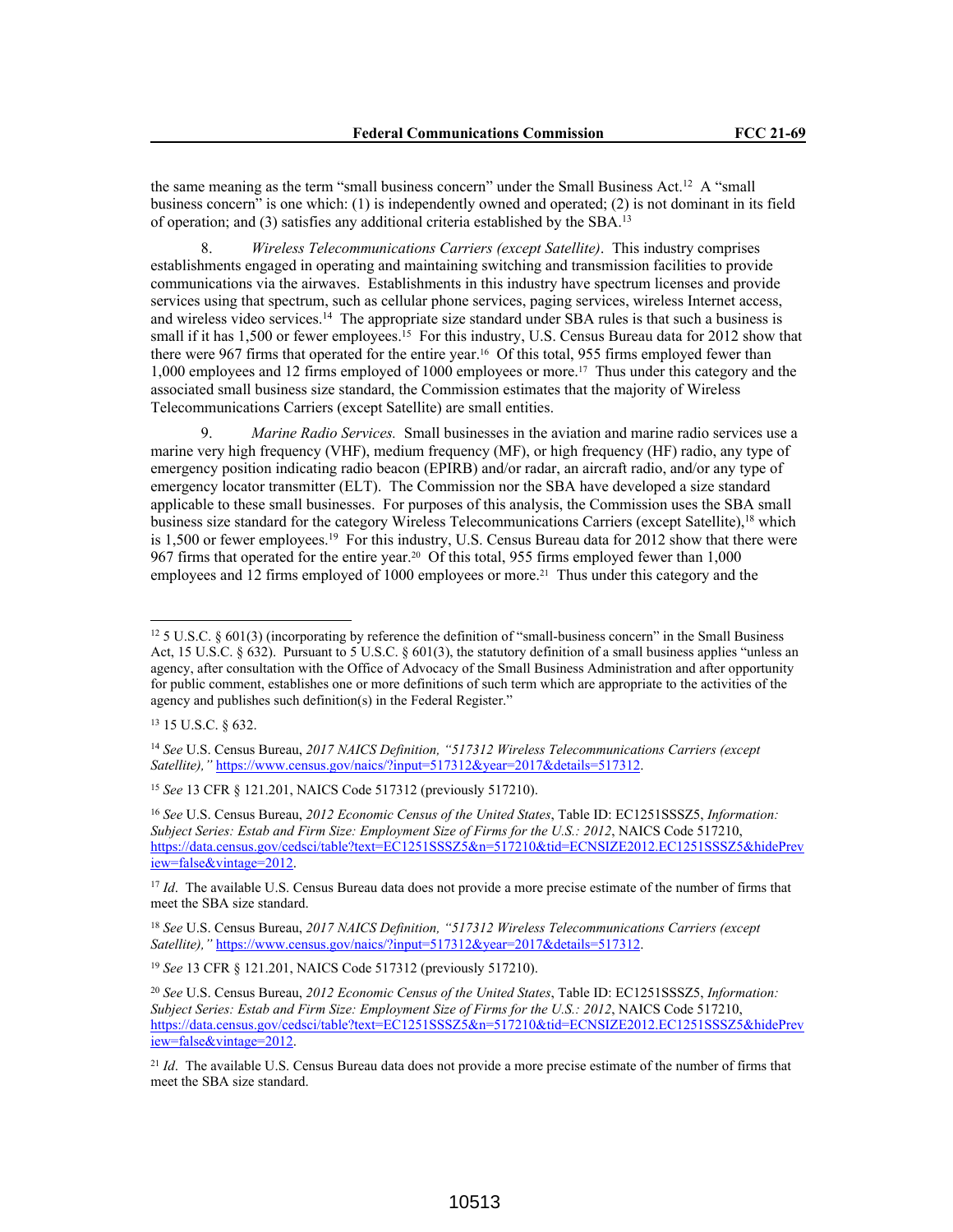associated small business size standard, the Commission estimates that the majority firms in this industry are small entities.

10. Based on Commission data most applicants for recreational licenses are individuals. Approximately 581,000 ship station licensees and 131,000 aircraft station licensees operate domestically and are not subject to the radio carriage requirements of any statute or treaty. For purposes of our evaluations in this analysis, we estimate that there are up to approximately 712,000 licensees that are small businesses (or individuals) under the SBA standard. In addition, between December 3, 1998 and December 14, 1998, the Commission held an auction of 42 VHF Public Coast licenses in the 157.1875- 157.4500 MHz (ship transmit) and 161.775-162.0125 MHz (coast transmit) bands. For purposes of the auction, the Commission defined a "small" business as an entity that, together with controlling interests and affiliates, has average gross revenues for the preceding three years not to exceed \$15 million dollars. In addition, a "very small" business is one that, together with controlling interests and affiliates, has average gross revenues for the preceding three years not to exceed \$3 million dollars. There are approximately 10,672 licensees in the Marine Coast Service, and the Commission estimates that almost all of them qualify as "small" businesses under the above special small business size standards.

11. *Radio and Television Broadcasting and Wireless Communications Equipment Manufacturing.* This industry comprises establishments primarily engaged in manufacturing radio and television broadcast and wireless communications equipment.<sup>22</sup> Examples of products made by these establishments are: transmitting and receiving antennas, cable television equipment, GPS equipment, pagers, cellular phones, mobile communications equipment, and radio and television studio and broadcasting equipment.<sup>23</sup> The SBA has established a size standard for this industry of 1,250 employees or less.<sup>24</sup> U.S. Census Bureau data for 2012 show that 841 establishments operated in this industry in that year.<sup>25</sup> Of that number, 828 establishments operated with fewer than 1,000 employees, 7 establishments operated with between 1,000 and 2,499 employees and 6 establishments operated with 2,500 or more employees.<sup>26</sup> Based on this data, we conclude that a majority of manufacturers in this industry are small.

12. *Private Land Mobile Radio Licensees*. Private land mobile radio (PLMR) systems serve an essential role in a vast range of industrial, business, land transportation, and public safety activities. Companies of all sizes operating in all U.S. business categories use these radios. Because of the vast array of PLMR users, the Commission has not developed a small business size standard specifically applicable to PLMR users. The closest applicable SBA category is Wireless Telecommunications Carriers (except Satellite) which encompasses business entities engaged in radiotelephone communications.<sup>27</sup> The appropriate size standard for this category under SBA rules is that such a business is small if it has 1,500 or fewer employees.<sup>28</sup> For this industry, U.S. Census Bureau data for

https://www.census.gov/naics/?input=334220&year=2017&details=334220*.*

<sup>23</sup> *Id.*

<sup>24</sup> *See* 13 CFR § 121.201, NAICS Code 334220.

<sup>25</sup> *See* U.S. Census Bureau, *2012 Economic Census of the United States*, Table EC1231SG2, *Manufacturing: Summary Series: General Summary: Industry Statistics for Subsectors and Industries by Employment Size: 2012*, NAICS Code 334220,

https://data.census.gov/cedsci/table?text=EC1231SG2&n=334220&tid=ECNSIZE2012.EC1231SG2&hidePreview= false.

<sup>26</sup> *Id.* The available U.S. Census Bureau data does not provide a more precise estimate of the number of firms that meet the SBA size standard.

<sup>27</sup> *See* U.S. Census Bureau, *2017 NAICS Definition*, "*517312 Wireless Telecommunications Carriers (except Satellite)*," https://www.census.gov/naics/?input=517312&year=2017&details=517312.

<sup>28</sup> *See* 13 CFR § 121.201, NAICS Code 517312 (formerly 517210).

<sup>22</sup> *See* U.S. Census Bureau, *2017 NAICS Definition,* "*334220 Radio and Television Broadcasting and Wireless Communications Equipment Manufacturing,*"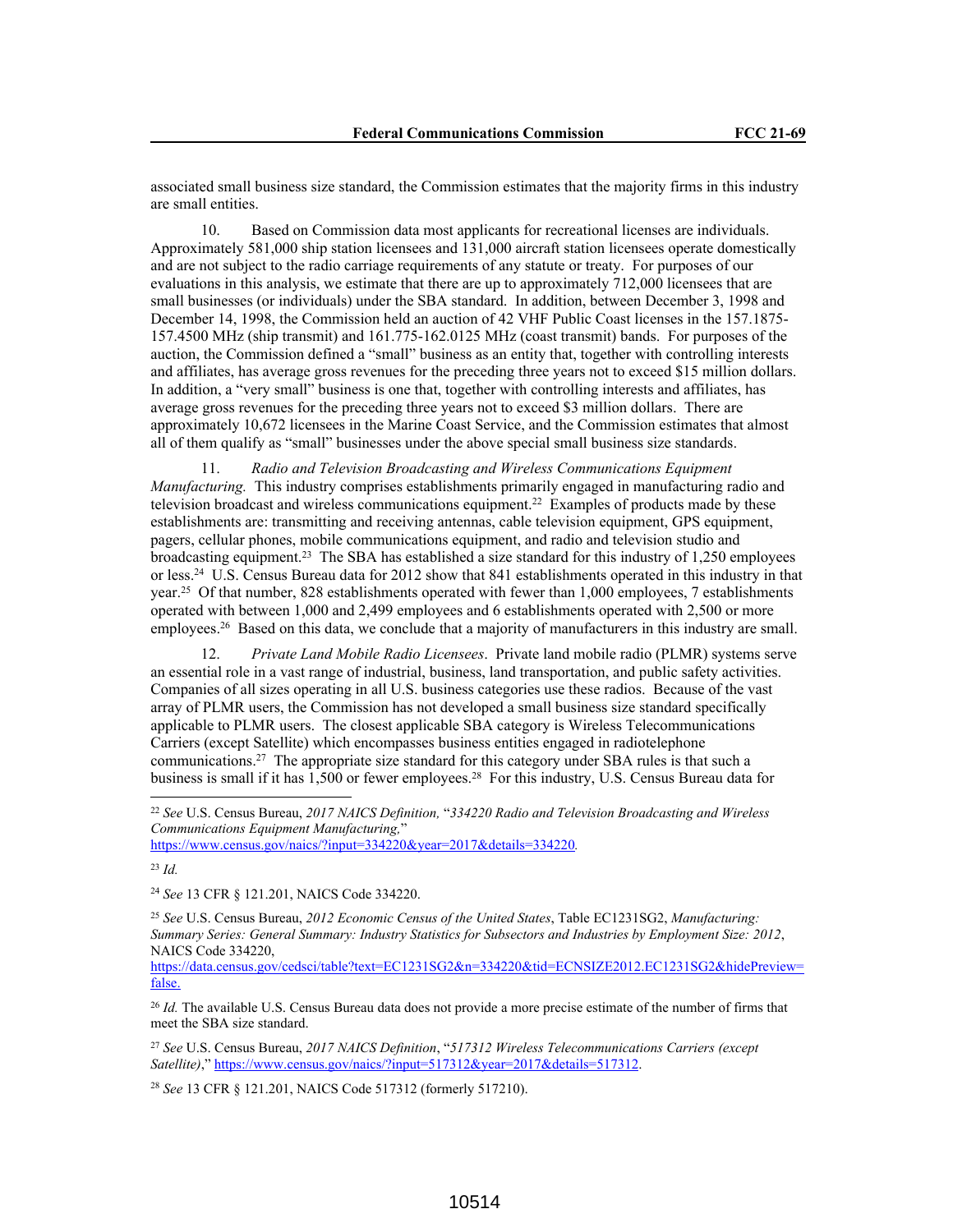2012 shows that there were 967 firms that operate for the entire year.<sup>29</sup> Of this total, 955 firms has employment of 999 or fewer employees and 12 had employment of 1,000 employees or more.<sup>30</sup> Thus under this category and the associated size standard, the Commission estimates that the majority of PLMR licensees are small entities.

13. *Small Businesses, Small Organizations, Small Governmental Jurisdictions.* Our actions, over time, may affect small entities that are not easily categorized at present. We therefore describe here, at the outset, three broad groups of small entities that could be directly affected herein.<sup>31</sup> First, while there are industry specific size standards for small businesses that are used in the regulatory flexibility analysis, according to data from the Small Business Administration's (SBA) Office of Advocacy, in general a small business is an independent business having fewer than 500 employees.32 These types of small businesses represent 99.9% of all businesses in the United States, which translates to 30.7 million businesses.<sup>33</sup>

14. Next, the type of small entity described as a "small organization" is generally "any notfor-profit enterprise which is independently owned and operated and is not dominant in its field."34 The Internal Revenue Service (IRS) uses a revenue benchmark of \$50,000 or less to delineate its annual electronic filing requirements for small exempt organizations.35 Nationwide, for tax year 2018, there were approximately 571,709 small exempt organizations in the U.S. reporting revenues of \$50,000 or less according to the registration and tax data for exempt organizations available from the IRS.<sup>36</sup>

15. Finally, the small entity described as a "small governmental jurisdiction" is defined generally as "governments of cities, counties, towns, townships, villages, school districts, or special districts, with a population of less than fifty thousand."<sup>37</sup> U.S. Census Bureau data from the 2017 Census

<sup>31</sup> *See* 5 U.S.C. § 601(3)-(6).

<sup>33</sup> *Id*.

<sup>34</sup> 5 U.S.C. § 601(4).

https://www.irs.gov/charities-non-profits/annual-electronic-filing-requirement-for-small-exempt-organizationsform-990-n-e-postcard. We note that the IRS data does not provide information on whether a small exempt organization is independently owned and operated or dominant in its field.

<sup>36</sup> *See* Exempt Organizations Business Master File Extract (EO BMF), "CSV Files by Region," https://www.irs.gov/charities-non-profits/exempt-organizations-business-master-file-extract-eo-bmf. The IRS Exempt Organization Business Master File (EO BMF) Extract provides information on all registered taxexempt/non-profit organizations. The data utilized for purposes of this description was extracted from the IRS EO BMF data for Region 1-Northeast Area (76,886), Region 2-Mid-Atlantic and Great Lakes Areas (221,121), and Region 3-Gulf Coast and Pacific Coast Areas (273,702) which includes the continental U.S., Alaska, and Hawaii. This data does not include information for Puerto Rico.

<sup>37</sup> 5 U.S.C. § 601(5).

*<sup>29</sup> See U.S. Census Bureau, 2012 Economic Census of the United States*, Table EC1251SSSZ5, Information: Subject Series: *Estab and Firm Size: Employment Size of Firms for the U.S.: 2012*, NAICS Code 517210, https://data.census.gov/cedsci/table?text=EC1251SSSZ5&n=517210&tid=ECNSIZE2012.EC1251SSSZ5&hidePrev iew=false&vintage=2012.

<sup>30</sup> *Id*. The available U.S. Census Bureau data does not provide a more precise estimate of the number of firms that meet the SBA standard.

<sup>32</sup> *See* SBA, Office of Advocacy, "What's New With Small Business?", https://cdn.advocacy.sba.gov/wpcontent/uploads/2019/09/23172859/Whats-New-With-Small-Business-2019.pdf (Sept 2019).

<sup>&</sup>lt;sup>35</sup> The IRS benchmark is similar to the population of less than 50,000 benchmark in 5 U.S.C § 601(5) that is used to define a small governmental jurisdiction. Therefore, the IRS benchmark has been used to estimate the number small organizations in this small entity description. S*ee* Annual Electronic Filing Requirement for Small Exempt Organizations — Form 990-N (e-Postcard), "Who must file,"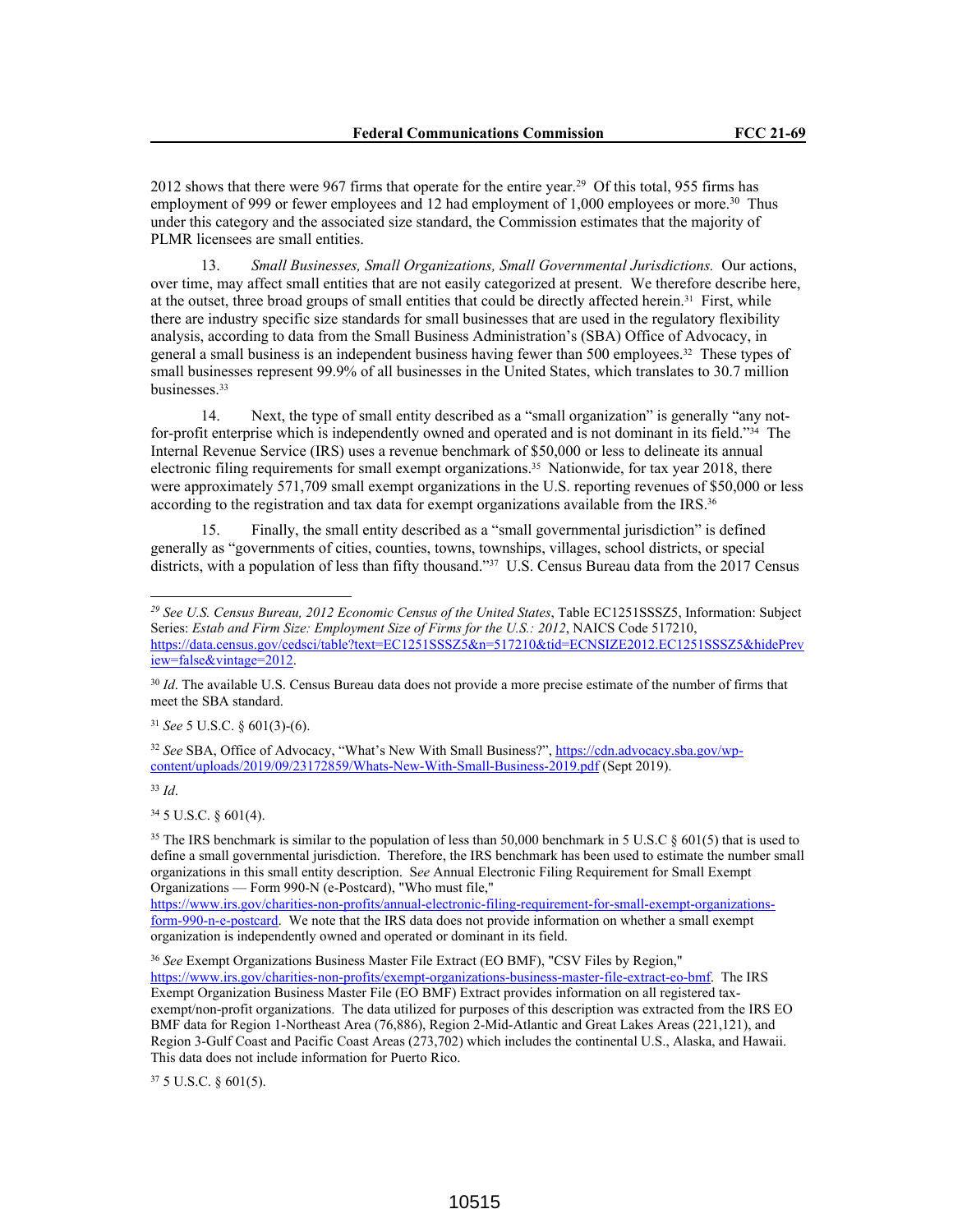of Governments38 indicate that there were 90,075 local governmental jurisdictions consisting of general purpose governments and special purpose governments in the United States.39 Of this number there were 36,931 general purpose governments (county,40 municipal and town or township41) with populations of less than 50,000 and 12,040 special purpose governments - independent school districts<sup>42</sup> with enrollment populations of less than 50,000.43 Accordingly, based on the 2017 U.S. Census of Governments data, we estimate that at least 48,971 entities fall into the category of "small governmental jurisdictions."<sup>44</sup>

16. *Broadcast Auxiliary Services (BAS) Remote Pickup (RPU) Licensees (TV Stations).* Only licensees of broadcast stations, broadcast networks, and cable networks can hold RPU licenses. BAS involves a variety of transmitters, generally used to relay broadcast programming to the public (through translator and booster stations) or within the program distribution chain (from a remote news gathering unit to the studio or from the studio to the transmitter). The Commission nor the SBA has developed a small business size standard for Broadcast Auxiliary Services (BAS) Remote Pickup (RPU) licensees. The closest applicable SBA small business size standard for Remote pickup BAS when used by a TV station is for Television Broadcasting<sup>45</sup> and such a business is small if it has \$41.5 million or less in annual receipts.46 The 2012 Economic Census reports that 751 firms in this category operated for the

<sup>41</sup> *See* U.S. Census Bureau, 2017 Census of Governments - Organization, Table 6. Subcounty General-Purpose Governments by Population-Size Group and State: 2017 [CG1700ORG06], https://www.census.gov/data/tables/2017/econ/gus/2017-governments.html. There were 18,729 municipal and 16,097 town and township governments with populations less than 50,000.

<sup>42</sup> *See* U.S. Census Bureau, 2017 Census of Governments - Organization, Table 10. Elementary and Secondary School Systems by Enrollment-Size Group and State: 2017 [CG1700ORG10], https://www.census.gov/data/tables/2017/econ/gus/2017-governments.html. There were 12,040 independent school districts with enrollment populations less than 50,000. *See also* Table 4. Special-Purpose Local Governments by State Census Years 1942 to 2017 [CG1700ORG04], CG1700ORG04 Table Notes Special Purpose Local Governments by State Census Years 1942 to 2017.

<sup>45</sup> *See* U.S. Census Bureau, *2017 NAICS Definition, "515120 Television Broadcasting,*" https://www.census.gov/naics/?input=515120&year=2017&details=515120.

<sup>46</sup> *See* 13 CFR § 121.201, NAICS Code 515120.

<sup>38</sup> *See* 13 U.S.C. § 161. The Census of Governments survey is conducted every five (5) years compiling data for years ending with "2" and "7". *See also* Census of Governments, https://www.census.gov/programssurveys/cog/about.html.

<sup>39</sup> *See* U.S. Census Bureau, 2017 Census of Governments – Organization Table 2. Local Governments by Type and State: 2017 [CG1700ORG02]. https://www.census.gov/data/tables/2017/econ/gus/2017-governments.html. Local governmental jurisdictions are made up of general purpose governments (county, municipal and town or township) and special purpose governments (special districts and independent school districts). *See also* Table 2. CG1700ORG02 Table Notes\_Local Governments by Type and State\_2017.

<sup>40</sup> *See* U.S. Census Bureau, 2017 Census of Governments - Organization, Table 5. County Governments by Population-Size Group and State: 2017 [CG1700ORG05], https://www.census.gov/data/tables/2017/econ/gus/2017 governments.html. There were 2,105 county governments with populations less than 50,000. This category does not include subcounty (municipal and township) governments.

<sup>&</sup>lt;sup>43</sup> While the special purpose governments category also includes local special district governments, the 2017 Census of Governments data does not provide data aggregated based on population size for the special purpose governments category. Therefore, only data from independent school districts is included in the special purpose governments category.

<sup>44</sup> This total is derived from the sum of the number of general-purpose governments (county, municipal and town or township) with populations of less than 50,000 (36,931) and the number of special purpose governments independent school districts with enrollment populations of less than 50,000 (12,040), from the 2017 Census of Governments - Organizations Tables 5, 6, and 10.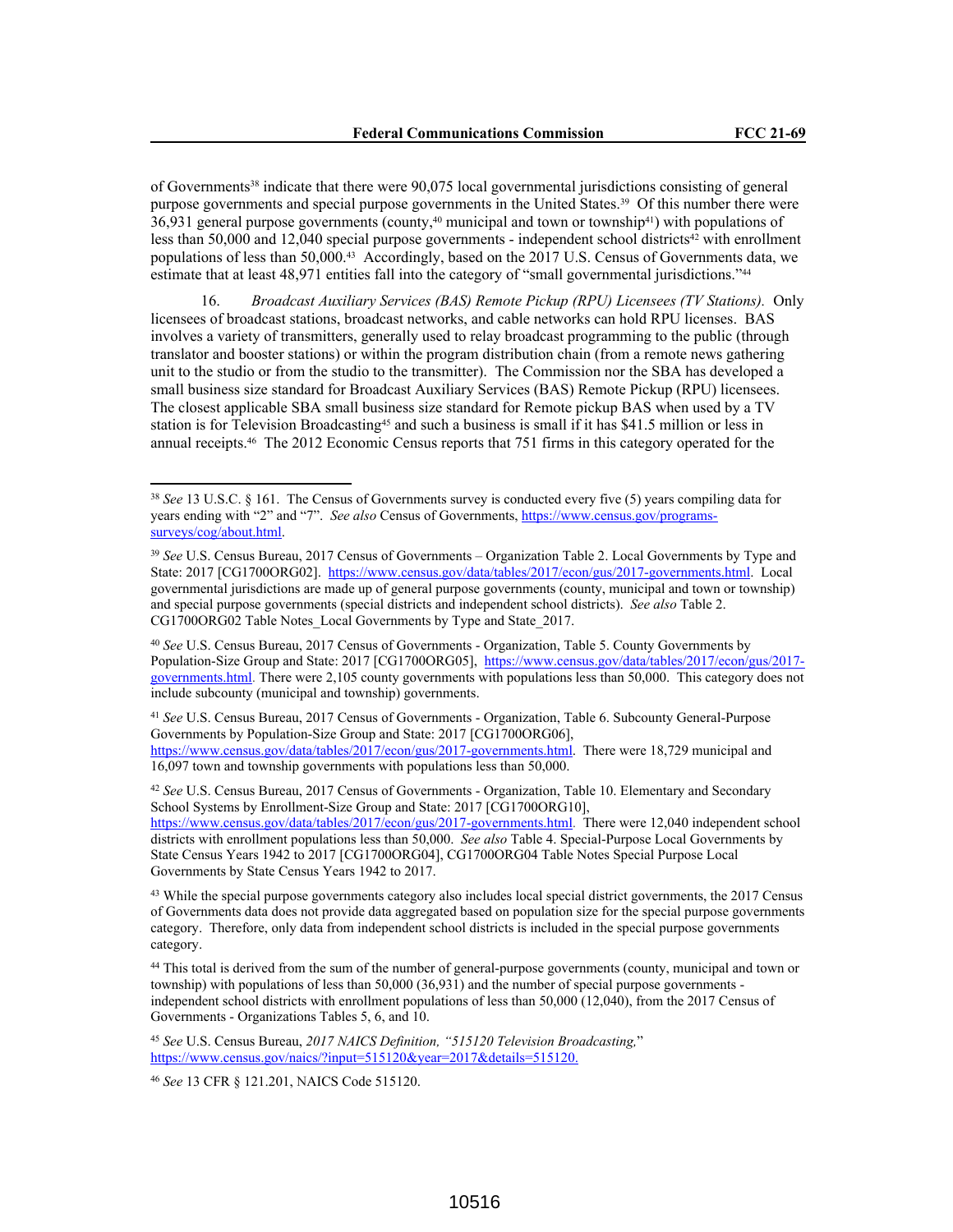entire year.47 Of that number, 656 had annual receipts of \$25,000,000 or less, and 25 had annual receipts between \$25,000,000 and \$49,999,999.48 Based on this data we estimate that the majority of firms are small entities under the applicable SBA size standard.

17. *Broadcast Auxiliary Services (BAS) Remote Pickup (RPU) Licensees (Radio Stations).* Only licensees of broadcast stations, broadcast networks, and cable networks can hold RPU licenses. BAS involves a variety of transmitters, generally used to relay broadcast programming to the public (through translator and booster stations) or within the program distribution chain (from a remote news gathering unit to the studio or from the studio to the transmitter). The Commission nor the SBA has developed a small business size standard for Broadcast Auxiliary Services (BAS) Remote Pickup (RPU) licensees. The closest applicable SBA small business size standard for Remote pickup BAS when used by a radio station is for Radio Stations<sup>49</sup> and such a business is small if it has \$41.5 million or less in annual receipts.<sup>50</sup> U.S. Census Bureau data for 2012 show that 2,849 firms operated for the entire year.<sup>51</sup> Of that number, 2,806 firms operated with annual receipts of less than \$25 million per year and 17 firms operated with annual receipts between \$25 million and \$49,999,999 million.52 Therefore, based on the SBA's size standard the majority of firms are small entities.

18. *Broadcast Auxiliary Services (BAS) Remote Pickup (RPU) (Radio and Television Broadcasting and Wireless Communications Equipment Manufacturing).* Only licensees of broadcast stations, broadcast networks, and cable networks can hold RPU licenses. BAS involves a variety of transmitters, generally used to relay broadcast programming to the public (through translator and booster stations) or within the program distribution chain (from a remote news gathering unit to the studio or from the studio to the transmitter). The Commission nor the SBA has developed a small business size standard for Broadcast Auxiliary Services (BAS) Remote Pickup (RPU) licensees. The closest applicable SBA small business size standard for Remote pickup BAS involving BAS equipment manufacturers is for Radio and Television Broadcasting and Wireless Communications Equipment Manufacturing<sup>53</sup> and such a business is small if it has 1,250 employees or less.54 U.S. Census Bureau data for 2012 show that 841 establishments operated in this industry for the entire year.55 Of that number, 828 establishments operated

<sup>48</sup> *Id*. The available U.S. Census Bureau data does not provide a more precise estimate of the number of firms that meet the SBA size standard.

<sup>49</sup> *See* U.S. Census Bureau, *2017 NAICS Definition, "515112 Radio Stations,*" https://www.census.gov/naics/?input=515112&year=2017&details=515112.

<sup>50</sup> *See* 13 CFR § 121.201, NAICS Code 515112.

<sup>51</sup> *See* U.S. Census Bureau, *2012 Economic Census of the United States*, Table ID: EC1251SSSZ4, *Information: Subject Series – Estab and Firm Size: Receipts Size of Firms for the U.S.: 2012,* NAICS Code 515112, https://data.census.gov/cedsci/table?text=EC1251SSSZ4&n=515112&tid=ECNSIZE2012.EC1251SSSZ4&hidePrev iew=false.

<sup>52</sup> *Id.* The available U.S. Census Bureau data does not provide a more precise estimate of the number of firms that meet the SBA size standard.

<sup>53</sup> *See* U.S. Census Bureau, *2017 NAICS Definition, "334220 Radio and Television Broadcasting and Wireless Communications Equipment Manufacturing,*" https://www.census.gov/naics/?input=334220&year=2017&details=334220.

<sup>54</sup> *See* 13 CFR § 121.201, NAICS Code 334220.

(continued….)

<sup>47</sup> *See* U.S. Census Bureau, *2012 Economic Census of the United States*, Table ID: EC1251SSSZ4, *Information: Subject Series – Estab and Firm Size: Receipts Size of Firms for the U.S.: 2012,* NAICS Code 515120, https://data.census.gov/cedsci/table?text=EC1251SSSZ4&n=515120&tid=ECNSIZE2012.EC1251SSSZ4&hidePrev iew=false.

<sup>55</sup> *See* U.S. Census Bureau, *2012 Economic Census of the United States*, Table ID: EC1231SG2, *Manufacturing: Summary Series: General Summary: Industry Statistics for Subsectors and Industries by Employment Size: 2012*, NAICS Code 334220,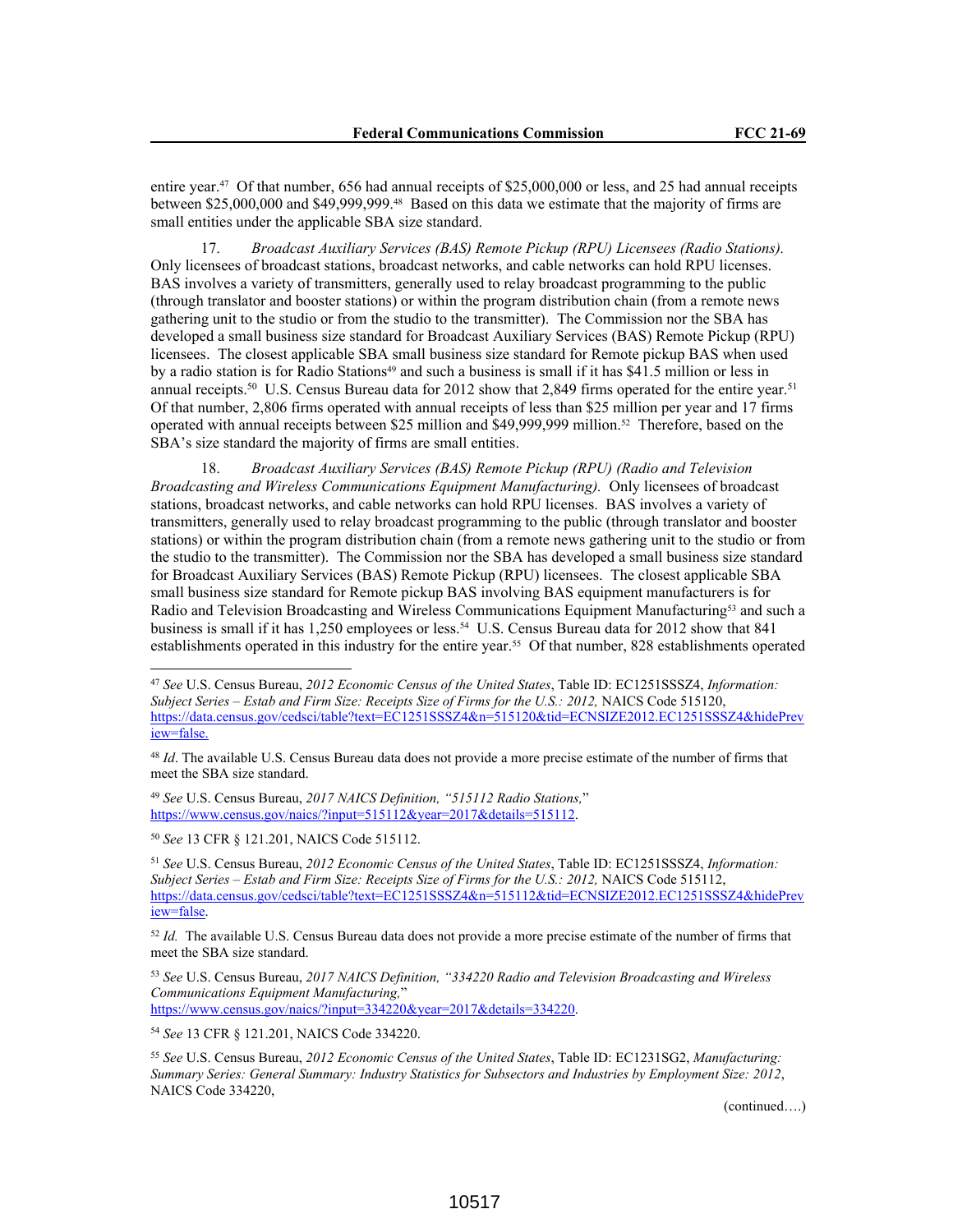with fewer than 1,000 employees, 7 establishments operated with between 1,000 and 2,499 employees and 6 establishments operated with 2,500 or more employees.<sup>56</sup> Based on this data, we conclude that a majority of manufacturers in this industry are small.

19. *Boat Dealers*. This U.S. industry comprises establishments primarily engaged in (1) retailing new and/or used boats or retailing new boats in combination with activities, such as repair services and selling replacement parts and accessories, and/or (2) retailing new and/or used outboard motors, boat trailers, marine supplies, parts, and accessories.57 The SBA has established a size standard for this industry, which is having annual receipts of \$35 million or less.<sup>58</sup> 2012 U.S. Census Bureau data indicate that 3,338 firms operated in this industry throughout the entire year.59 Of that number, 3,328 operated with annual receipts of less than \$25 million, while 17 firms had annual receipts between \$25 million and  $$49,999,999$ .<sup>60</sup> Based on this data, we conclude that a majority of the firms in this industry are small.

### **D. Description of Projected Reporting, Recordkeeping, and Other Compliance Requirements for Small Entities**

20. The inquiries raised for comment in the *NPRM* may create new or additional reporting or recordkeeping and/or other compliance obligations on small entities, if adopted. The *NPRM* seeks comment on potentially allowing devices used to mark fishing equipment on to AIS channels 1 and 2 pursuant to a statutory mandate and requests information on potential rule changes that can be made to facilitate this action. Following the Congressional directive in the NDAA21, the Commission is seeking comment on multiple alternatives for devices that could be used to mark fishing equipment that could result in reporting, recordkeeping, and other compliance requirements for small entities. More specifically, in its request for comment, the Commission seeks information on the type of use or deployment restrictions on devices intended to mark fishing equipment it could impose to potentially accommodate the addition of such devices on AIS channels 1 and 2, while not undermining the core safety purpose of AIS technology. The *NPRM* also seeks input on what the certification procedures should be implemented if the Commission decides to allow devices used to mark fishing equipment on AIS channels 1 and 2 and whether to amend the current AIS equipment certification rules.

21. In the alternative, the Commission is seeking comment on whether alternative frequencies could provide a viable option for devices that could be used to mark fishing equipment, in particular 160.900 MHz. If the Commission decides that relocating existing incumbents from the 160.900 MHz band is a feasible course of action, those incumbents may face new requirements. Further, if the Commission adopts rules for devices that could be used to mark fishing equipment to protect incumbents

https://data.census.gov/cedsci/table?text=EC1231SG2&n=334220&tid=ECNSIZE2012.EC1231SG2&hidePreview= false.

<sup>56</sup> *Id*. The available U.S. Census Bureau data does not provide a more precise estimate of the number of firms that meet the SBA size standard.

<sup>57</sup> *See* U.S. Census Bureau, *2017 NAICS Definition, "441222 Boat Dealers,"* https://www.census.gov/naics/?input=441222&year=2017&details=441222.

<sup>58</sup> *See* 13 CFR § 121.201, NAICS Code 441222.

<sup>59</sup> *See* U.S. Census Bureau, *2012 Economic Census of the United States,* Table ID: EC1244SSSZ4*, Retail Trade: Subject Series - Estab & Firm Size: Summary Statistics by Sales Size of Firms for the U.S.*: *2012*, NAICS Code 441222,

https://data.census.gov/cedsci/table?text=EC1244SSSZ4&n=441222&tid=ECNSIZE2012.EC1244SSSZ4&hidePrev iew=false.

<sup>60</sup> *Id.* The available U.S. Census Bureau data does not provide a more precise estimate of the number of firms that meet the SBA size standard.

<sup>(</sup>Continued from previous page)